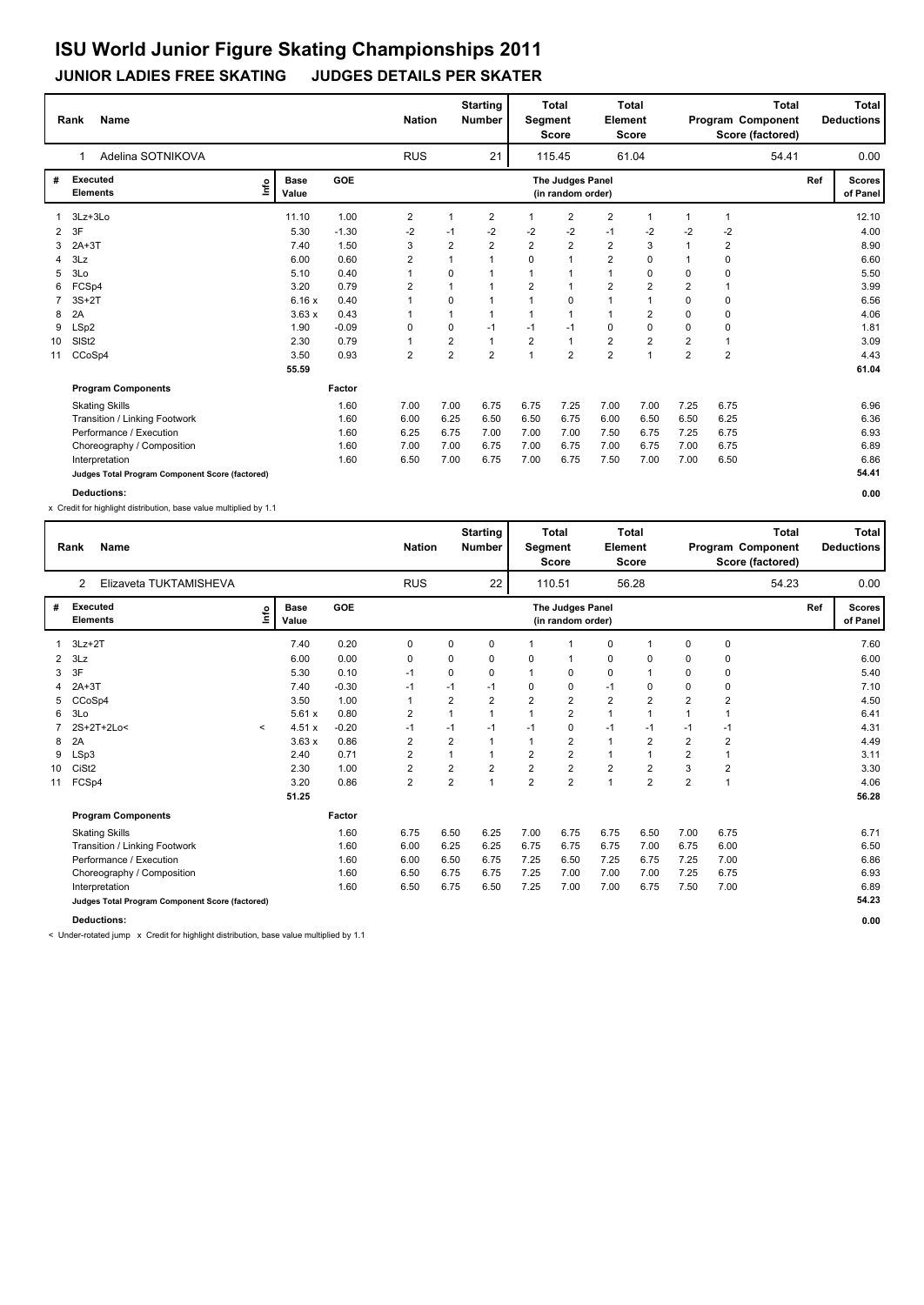#### **JUNIOR LADIES FREE SKATING JUDGES DETAILS PER SKATER**

|                | <b>Name</b><br>Rank                             |              |                      |         | <b>Nation</b> |                | <b>Starting</b><br><b>Number</b> | Segment        | <b>Total</b><br><b>Score</b>          | Element        | <b>Total</b><br><b>Score</b> |                |                | <b>Total</b><br>Program Component<br>Score (factored) |     | Total<br><b>Deductions</b> |
|----------------|-------------------------------------------------|--------------|----------------------|---------|---------------|----------------|----------------------------------|----------------|---------------------------------------|----------------|------------------------------|----------------|----------------|-------------------------------------------------------|-----|----------------------------|
|                | Agnes ZAWADZKI<br>3                             |              |                      |         | <b>USA</b>    |                | 24                               |                | 107.90                                |                | 55.37                        |                |                | 52.53                                                 |     | 0.00                       |
| #              | <b>Executed</b><br><b>Elements</b>              | ١nf٥         | <b>Base</b><br>Value | GOE     |               |                |                                  |                | The Judges Panel<br>(in random order) |                |                              |                |                |                                                       | Ref | <b>Scores</b><br>of Panel  |
|                | $2A+3T$                                         |              | 7.40                 | 0.80    | $\mathbf 1$   | 1              | -1                               | $\overline{2}$ | $\overline{2}$                        | 1              | $\mathbf 1$                  |                |                |                                                       |     | 8.20                       |
| $\overline{2}$ | 3F                                              | e            | 5.30                 | $-0.70$ | $-1$          | $-1$           | $-1$                             | $-1$           | $-1$                                  | $-1$           | $-2$                         | -1             | 0              |                                                       |     | 4.60                       |
| 3              | FSSp4                                           |              | 3.00                 | 0.50    |               | 1              | $\mathbf{1}$                     | 1              | $\mathbf 1$                           | $\mathbf{1}$   | $\mathbf 1$                  |                | 1              |                                                       |     | 3.50                       |
| 4              | $3Lz + 2T$                                      |              | 7.40                 | 0.00    | 0             | 0              | 0                                | $-1$           | $\mathbf{1}$                          | $\mathbf 0$    | 0                            | 0              | 0              |                                                       |     | 7.40                       |
| 5              | LSp4                                            |              | 2.70                 | 1.00    | 2             | $\overline{2}$ | $\mathbf{1}$                     | $\overline{2}$ | $\overline{2}$                        | $\overline{2}$ | $\overline{2}$               | $\overline{2}$ | $\overline{2}$ |                                                       |     | 3.70                       |
| 6              | 3Lo<                                            | $\prec$      | 3.96x                | $-0.80$ | $-2$          | $-1$           | $-1$                             | $-1$           | $-1$                                  | $-2$           | $-1$                         | $-1$           | $-1$           |                                                       |     | 3.16                       |
| $\overline{7}$ | 3Lz                                             |              | 6.60x                | 0.00    | 0             | 0              | $\Omega$                         | $\mathbf{1}$   | $\mathbf 0$                           | $\mathbf 0$    | $\Omega$                     | $\Omega$       | $-1$           |                                                       |     | 6.60                       |
| 8              | 3S<                                             | $\checkmark$ | 3.19x                | $-0.70$ | $-2$          | $-1$           | $-1$                             | $-1$           | $-1$                                  | $-1$           | $-1$                         | $-1$           | $-1$           |                                                       |     | 2.49                       |
| 9              | 3T+2T+2Lo                                       |              | 8.03x                | 0.10    | 0             | 1              | $\mathbf{1}$                     | $-1$           | $\overline{1}$                        | $\mathbf 0$    | $\mathbf 0$                  | 0              | $-1$           |                                                       |     | 8.13                       |
| 10             | SISt <sub>2</sub>                               |              | 2.30                 | 0.79    |               | 1              | $\mathbf{1}$                     | $\mathbf 1$    | $\overline{2}$                        | $\overline{2}$ | 2                            | $\overline{2}$ | 2              |                                                       |     | 3.09                       |
| 11             | CCoSp4                                          |              | 3.50                 | 1.00    | 2             | $\overline{2}$ | $\overline{2}$                   | $\overline{2}$ | $\overline{2}$                        | $\overline{2}$ | $\overline{2}$               | $\overline{2}$ | 1              |                                                       |     | 4.50                       |
|                |                                                 |              | 53.38                |         |               |                |                                  |                |                                       |                |                              |                |                |                                                       |     | 55.37                      |
|                | <b>Program Components</b>                       |              |                      | Factor  |               |                |                                  |                |                                       |                |                              |                |                |                                                       |     |                            |
|                | <b>Skating Skills</b>                           |              |                      | 1.60    | 6.25          | 5.75           | 7.00                             | 7.00           | 6.50                                  | 6.25           | 6.50                         | 6.75           | 6.50           |                                                       |     | 6.54                       |
|                | Transition / Linking Footwork                   |              |                      | 1.60    | 5.75          | 5.25           | 6.75                             | 6.75           | 6.50                                  | 6.00           | 6.00                         | 7.00           | 6.75           |                                                       |     | 6.36                       |
|                | Performance / Execution                         |              |                      | 1.60    | 5.75          | 6.00           | 7.25                             | 7.00           | 7.00                                  | 6.75           | 6.75                         | 7.00           | 6.75           |                                                       |     | 6.75                       |
|                | Choreography / Composition                      |              |                      | 1.60    | 6.00          | 5.50           | 6.75                             | 6.75           | 7.25                                  | 6.50           | 6.75                         | 7.00           | 6.50           |                                                       |     | 6.61                       |
|                | Interpretation                                  |              |                      | 1.60    | 6.00          | 5.75           | 6.75                             | 6.50           | 6.75                                  | 6.50           | 6.75                         | 7.25           | 6.75           |                                                       |     | 6.57                       |
|                | Judges Total Program Component Score (factored) |              |                      |         |               |                |                                  |                |                                       |                |                              |                |                |                                                       |     | 52.53                      |

**Deductions: 0.00**

< Under-rotated jump x Credit for highlight distribution, base value multiplied by 1.1 e Jump take off with wrong edge

|    | <b>Name</b><br>Rank                             |         |                      |            | <b>Nation</b>  |                | <b>Starting</b><br><b>Number</b> | Segment        | <b>Total</b><br><b>Score</b>          | Element        | <b>Total</b><br><b>Score</b> |                |                         | <b>Total</b><br>Program Component<br>Score (factored) |     | Total<br><b>Deductions</b> |
|----|-------------------------------------------------|---------|----------------------|------------|----------------|----------------|----------------------------------|----------------|---------------------------------------|----------------|------------------------------|----------------|-------------------------|-------------------------------------------------------|-----|----------------------------|
|    | Courtney HICKS<br>4                             |         |                      |            | <b>USA</b>     |                | 16                               |                | 100.94                                |                | 53.70                        |                |                         | 47.24                                                 |     | 0.00                       |
| #  | <b>Executed</b><br><b>Elements</b>              | Info    | <b>Base</b><br>Value | <b>GOE</b> |                |                |                                  |                | The Judges Panel<br>(in random order) |                |                              |                |                         |                                                       | Ref | <b>Scores</b><br>of Panel  |
|    | $3F+3T<<$                                       | <<      | 6.70                 | $-1.20$    | $-2$           | $-1$           | $-2$                             | $-2$           | $-1$                                  | $-2$           | $-2$                         | $-2$           | $-1$                    |                                                       |     | 5.50                       |
| 2  | 3S                                              |         | 4.20                 | 0.90       | 1              |                |                                  | 1              | $\mathbf{1}$                          | $\overline{2}$ | $\overline{\mathbf{c}}$      | $\mathbf{1}$   | 2                       |                                                       |     | 5.10                       |
| 3  | LSp3                                            |         | 2.40                 | 0.57       | 2              | 1              |                                  | 2              | $\mathbf{1}$                          | 1              | $\overline{1}$               | $\mathbf 1$    | 0                       |                                                       |     | 2.97                       |
| 4  | 2A                                              |         | 3.30                 | 0.21       | 0              | 1              | 0                                | 0              | $\mathbf{1}$                          |                | 0                            | $\Omega$       | $\overline{\mathbf{c}}$ |                                                       |     | 3.51                       |
| 5  | FCSp4                                           |         | 3.20                 | 0.50       | 1              | 1              |                                  | 0              | $\mathbf{1}$                          |                | 1                            | $\mathbf 1$    | $\overline{2}$          |                                                       |     | 3.70                       |
| 6  | $3Lz+2T+2L0<<$                                  | e       | 8.69x                | $-1.50$    | $-3$           | $-2$           | $-2$                             | $-2$           | $-2$                                  | $-3$           | $-2$                         | -2             | $-2$                    |                                                       |     | 7.19                       |
| 7  | 3F<                                             | $\prec$ | 4.07 x               | $-0.40$    | $-1$           | 1              | 0                                | $-1$           | $-1$                                  | $-1$           | $-1$                         | 0              | 0                       |                                                       |     | 3.67                       |
| 8  | 3Lo+2A+SEQ                                      |         | 7.39x                | 0.60       | 0              | 2              | 1                                | 0              | $\mathbf{1}$                          | $\overline{2}$ | $\overline{1}$               | 0              | $\mathbf 1$             |                                                       |     | 7.99                       |
| 9  | 3Lz                                             | e       | 6.60x                | $-0.90$    | $-1$           | $-1$           | $-2$                             | -2             | $-1$                                  | $-2$           | $-1$                         | $-1$           | $-1$                    |                                                       |     | 5.70                       |
| 10 | CiSt <sub>3</sub>                               |         | 3.30                 | 0.57       | 1              | 2              | $\mathbf{1}$                     | 2              | $\mathbf{1}$                          | 0              | $\overline{1}$               | $\mathbf 1$    | $\overline{1}$          |                                                       |     | 3.87                       |
| 11 | CCoSp4                                          |         | 3.50                 | 1.00       | $\overline{2}$ | $\overline{2}$ | $\overline{2}$                   | $\overline{2}$ | $\overline{2}$                        | $\overline{2}$ | $\overline{2}$               | $\overline{1}$ | $\overline{2}$          |                                                       |     | 4.50                       |
|    |                                                 |         | 53.35                |            |                |                |                                  |                |                                       |                |                              |                |                         |                                                       |     | 53.70                      |
|    | <b>Program Components</b>                       |         |                      | Factor     |                |                |                                  |                |                                       |                |                              |                |                         |                                                       |     |                            |
|    | <b>Skating Skills</b>                           |         |                      | 1.60       | 6.25           | 6.00           | 6.00                             | 5.75           | 6.25                                  | 6.00           | 6.25                         | 5.75           | 6.25                    |                                                       |     | 6.07                       |
|    | Transition / Linking Footwork                   |         |                      | 1.60       | 6.00           | 6.25           | 5.50                             | 5.50           | 5.75                                  | 5.50           | 5.75                         | 5.50           | 6.00                    |                                                       |     | 5.71                       |
|    | Performance / Execution                         |         |                      | 1.60       | 6.00           | 6.25           | 6.00                             | 6.00           | 6.00                                  | 5.00           | 6.50                         | 5.75           | 6.50                    |                                                       |     | 6.07                       |
|    | Choreography / Composition                      |         |                      | 1.60       | 6.00           | 6.75           | 5.00                             | 6.25           | 5.75                                  | 6.00           | 6.25                         | 5.50           | 6.00                    |                                                       |     | 5.96                       |
|    | Interpretation                                  |         |                      | 1.60       | 5.75           | 6.25           | 5.00                             | 6.25           | 5.50                                  | 5.50           | 6.00                         | 5.25           | 5.75                    |                                                       |     | 5.71                       |
|    | Judges Total Program Component Score (factored) |         |                      |            |                |                |                                  |                |                                       |                |                              |                |                         |                                                       |     | 47.24                      |
|    | <b>Deductions:</b>                              |         |                      |            |                |                |                                  |                |                                       |                |                              |                |                         |                                                       |     | 0.00                       |

< Under-rotated jump << Downgraded jump x Credit for highlight distribution, base value multiplied by 1.1 e Jump take off with wrong edge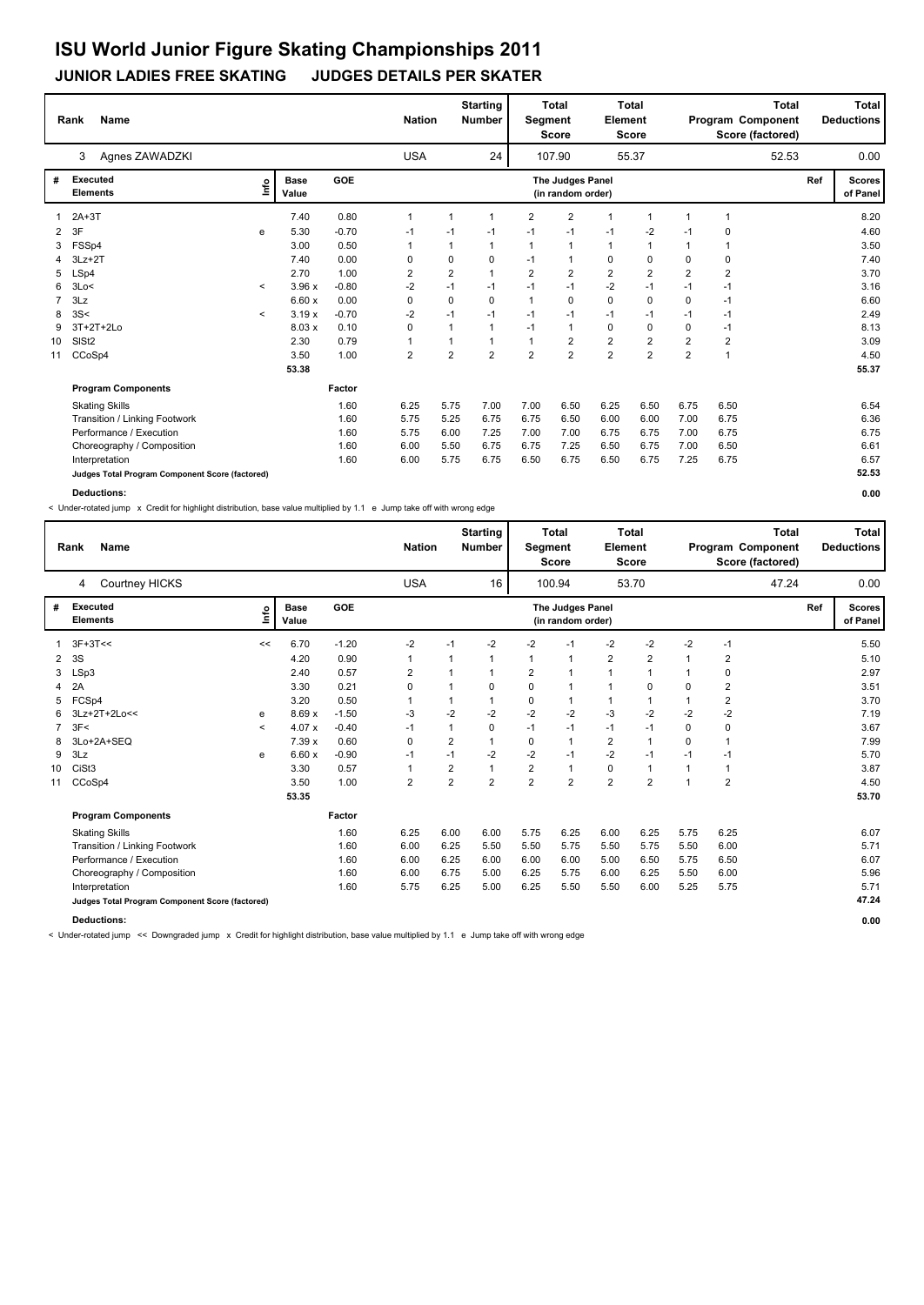#### **JUNIOR LADIES FREE SKATING JUDGES DETAILS PER SKATER**

|              | <b>Name</b><br>Rank                             |         |               |         | <b>Nation</b> |      | <b>Starting</b><br><b>Number</b> | Segment        | <b>Total</b><br><b>Score</b>          | Element      | <b>Total</b><br><b>Score</b> |                |                | <b>Total</b><br>Program Component<br>Score (factored) |     | Total<br><b>Deductions</b> |
|--------------|-------------------------------------------------|---------|---------------|---------|---------------|------|----------------------------------|----------------|---------------------------------------|--------------|------------------------------|----------------|----------------|-------------------------------------------------------|-----|----------------------------|
|              | Risa SHOJI<br>5                                 |         |               |         | <b>JPN</b>    |      | 14                               |                | 99.78                                 |              | 52.54                        |                |                | 47.24                                                 |     | 0.00                       |
| #            | <b>Executed</b><br><b>Elements</b>              | ١nf٥    | Base<br>Value | GOE     |               |      |                                  |                | The Judges Panel<br>(in random order) |              |                              |                |                |                                                       | Ref | <b>Scores</b><br>of Panel  |
| $\mathbf{1}$ | 3Lz                                             | e       | 6.00          | $-0.70$ | $-1$          | $-1$ | $-1$                             | $-1$           | $-1$                                  | $-2$         | 0                            | $-2$           | 0              |                                                       |     | 5.30                       |
| 2            | $2A+3T$                                         |         | 7.40          | 0.90    |               | 2    | $\mathbf{1}$                     | 1              | $\overline{2}$                        | $\mathbf{1}$ | 2                            |                |                |                                                       |     | 8.30                       |
| 3            | 3F                                              |         | 5.30          | 0.40    |               | 1    | $-1$                             |                | 0                                     | 0            | $\mathbf{1}$                 |                | 0              |                                                       |     | 5.70                       |
| 4            | FSSp3                                           |         | 2.60          | 0.50    |               | 1    | $\overline{2}$                   | $\overline{1}$ | $\overline{1}$                        | 0            | $\mathbf{1}$                 |                | 1              |                                                       |     | 3.10                       |
| 5            | SIS <sub>t2</sub>                               |         | 2.30          | 0.79    | 2             | 1    | $\mathbf{1}$                     | $\overline{2}$ | 0                                     | $\mathbf{1}$ | $\overline{2}$               | $\overline{2}$ | $\overline{2}$ |                                                       |     | 3.09                       |
| 6            | 3Lo<                                            | $\prec$ | 3.96x         | $-1.00$ | $-1$          | $-2$ | $-2$                             | $-1$           | $-1$                                  | $-2$         | $-1$                         | $-1$           | $-2$           |                                                       |     | 2.96                       |
|              | $3Lz + 2T$                                      | e       | 8.14x         | $-1.10$ | $-1$          | $-2$ | $-2$                             | $-1$           | $-1$                                  | $-2$         | $-1$                         | $-2$           | $-2$           |                                                       |     | 7.04                       |
| 8            | LSp2                                            |         | 1.90          | 0.64    |               | 1    | $\mathbf{1}$                     | $\mathbf 1$    | $\overline{1}$                        | $\mathbf{1}$ | $\overline{2}$               | $\overline{2}$ | $\overline{2}$ |                                                       |     | 2.54                       |
| 9            | 3S                                              |         | 4.62x         | 0.60    |               | 1    | 0                                | 1              | $\overline{1}$                        | $\mathbf 0$  | $\mathbf{1}$                 |                | $\overline{2}$ |                                                       |     | 5.22                       |
| 10           | $3T+2T+2T<$                                     | $\prec$ | 7.15x         | $-0.60$ | $-1$          | $-1$ | 0                                | $-1$           | $-1$                                  | $-1$         | $-1$                         | $-1$           | 0              |                                                       |     | 6.55                       |
| 11           | CCoSp3                                          |         | 3.00          | $-0.26$ | 0             | $-1$ | 0                                | $-1$           | $-1$                                  | $-1$         | $-1$                         | $-1$           | $-1$           |                                                       |     | 2.74                       |
|              |                                                 |         | 52.37         |         |               |      |                                  |                |                                       |              |                              |                |                |                                                       |     | 52.54                      |
|              | <b>Program Components</b>                       |         |               | Factor  |               |      |                                  |                |                                       |              |                              |                |                |                                                       |     |                            |
|              | <b>Skating Skills</b>                           |         |               | 1.60    | 6.25          | 6.00 | 6.00                             | 5.75           | 5.75                                  | 5.50         | 6.25                         | 6.25           | 6.00           |                                                       |     | 6.00                       |
|              | Transition / Linking Footwork                   |         |               | 1.60    | 6.00          | 5.50 | 6.00                             | 6.00           | 5.00                                  | 5.00         | 5.75                         | 5.75           | 5.50           |                                                       |     | 5.64                       |
|              | Performance / Execution                         |         |               | 1.60    | 6.50          | 6.00 | 6.25                             | 5.75           | 5.00                                  | 5.50         | 6.50                         | 6.00           | 6.00           |                                                       |     | 6.00                       |
|              | Choreography / Composition                      |         |               | 1.60    | 6.25          | 5.50 | 6.25                             | 6.75           | 5.50                                  | 5.50         | 6.25                         | 6.25           | 6.00           |                                                       |     | 6.00                       |
|              | Interpretation                                  |         |               | 1.60    | 6.25          | 5.25 | 6.00                             | 6.50           | 5.25                                  | 5.25         | 6.00                         | 6.25           | 6.25           |                                                       |     | 5.89                       |
|              | Judges Total Program Component Score (factored) |         |               |         |               |      |                                  |                |                                       |              |                              |                |                |                                                       |     | 47.24                      |

**Deductions: 0.00**

< Under-rotated jump x Credit for highlight distribution, base value multiplied by 1.1 e Jump take off with wrong edge

|    | <b>Name</b><br>Rank                             |                          |                      |            | <b>Nation</b> |                | <b>Starting</b><br><b>Number</b> | Segment      | <b>Total</b><br><b>Score</b>          | Element      | <b>Total</b><br><b>Score</b> |              |                | <b>Total</b><br>Program Component<br>Score (factored) |     | Total<br><b>Deductions</b> |
|----|-------------------------------------------------|--------------------------|----------------------|------------|---------------|----------------|----------------------------------|--------------|---------------------------------------|--------------|------------------------------|--------------|----------------|-------------------------------------------------------|-----|----------------------------|
|    | Christina GAO<br>6                              |                          |                      |            | <b>USA</b>    |                | 19                               |              | 98.47                                 |              | 48.89                        |              |                | 49.58                                                 |     | 0.00                       |
| #  | <b>Executed</b><br><b>Elements</b>              | Info                     | <b>Base</b><br>Value | <b>GOE</b> |               |                |                                  |              | The Judges Panel<br>(in random order) |              |                              |              |                |                                                       | Ref | <b>Scores</b><br>of Panel  |
|    | 3F                                              |                          | 5.30                 | $-1.40$    | $-2$          | $-2$           | $-2$                             | $-2$         | $-2$                                  | $-2$         | $-2$                         | $-2$         | $-2$           |                                                       |     | 3.90                       |
| 2  | 3S                                              |                          | 4.20                 | 0.50       | $\mathbf{1}$  | 0              |                                  | 0            | $\mathbf{1}$                          | 0            | 1                            | 1            |                |                                                       |     | 4.70                       |
| 3  | 3Lz                                             | e                        | 6.00                 | $-1.20$    | $-2$          | $-2$           | $-1$                             | $-2$         | $-2$                                  | $-2$         | -1                           | $-1$         | $-2$           |                                                       |     | 4.80                       |
|    | FSSp3                                           |                          | 2.60                 | 0.50       | $\mathbf{1}$  | $\overline{2}$ |                                  |              | $\mathbf{1}$                          | $\mathbf{1}$ | 1                            |              |                |                                                       |     | 3.10                       |
| 5  | 3Lo                                             |                          | 5.61x                | 0.50       | 1             | 1              |                                  | 0            | $\mathbf 0$                           | $\mathbf 0$  | 1                            |              | $\overline{2}$ |                                                       |     | 6.11                       |
| 6  | 2A<                                             | $\overline{\phantom{a}}$ | 2.53x                | $-0.50$    | $-2$          | $-1$           | $-1$                             | $-1$         | $-1$                                  | $-1$         | $-1$                         | $-1$         | $-1$           |                                                       |     | 2.03                       |
|    | $3F+2T$                                         |                          | 7.37 x               | 0.60       | 1             | 1              |                                  | 0            | 0                                     | 1            | 1                            | 1            |                |                                                       |     | 7.97                       |
| 8  | LSp4                                            |                          | 2.70                 | 0.43       | 1             | 0              |                                  |              | $\mathbf{1}$                          | $\mathbf{1}$ | 1                            | 0            |                |                                                       |     | 3.13                       |
| 9  | SIS <sub>t3</sub>                               |                          | 3.30                 | 0.50       | 1             | 1              | 1                                | 0            | $\overline{2}$                        | $\mathbf{1}$ | 1                            | $\mathbf{1}$ |                |                                                       |     | 3.80                       |
| 10 | $3T+2T$                                         |                          | 6.05x                | 0.30       | 1             | 1              | 0                                | $\mathbf{1}$ | 0                                     | $\pmb{0}$    | 0                            | $-2$         |                |                                                       |     | 6.35                       |
| 11 | CCoSp2                                          |                          | 2.50                 | 0.50       | 1             | 1              | 1                                | $\mathbf{1}$ | $\mathbf{1}$                          | 2            | $\overline{1}$               | $\mathbf{1}$ | $\overline{1}$ |                                                       |     | 3.00                       |
|    |                                                 |                          | 48.16                |            |               |                |                                  |              |                                       |              |                              |              |                |                                                       |     | 48.89                      |
|    | <b>Program Components</b>                       |                          |                      | Factor     |               |                |                                  |              |                                       |              |                              |              |                |                                                       |     |                            |
|    | <b>Skating Skills</b>                           |                          |                      | 1.60       | 6.00          | 6.00           | 6.75                             | 7.00         | 6.50                                  | 6.50         | 6.25                         | 5.75         | 6.75           |                                                       |     | 6.39                       |
|    | Transition / Linking Footwork                   |                          |                      | 1.60       | 5.50          | 5.75           | 6.00                             | 6.25         | 5.75                                  | 6.00         | 6.00                         | 6.00         | 6.25           |                                                       |     | 5.96                       |
|    | Performance / Execution                         |                          |                      | 1.60       | 6.00          | 5.50           | 6.25                             | 6.50         | 6.25                                  | 6.25         | 6.25                         | 5.75         | 6.25           |                                                       |     | 6.14                       |
|    | Choreography / Composition                      |                          |                      | 1.60       | 6.00          | 6.25           | 6.50                             | 6.75         | 6.00                                  | 6.50         | 6.50                         | 6.00         | 6.50           |                                                       |     | 6.32                       |
|    | Interpretation                                  |                          |                      | 1.60       | 6.25          | 5.75           | 6.25                             | 6.50         | 6.00                                  | 6.50         | 6.25                         | 5.50         | 6.25           |                                                       |     | 6.18                       |
|    | Judges Total Program Component Score (factored) |                          |                      |            |               |                |                                  |              |                                       |              |                              |              |                |                                                       |     | 49.58                      |
|    | <b>Deductions:</b>                              |                          |                      |            |               |                |                                  |              |                                       |              |                              |              |                |                                                       |     | 0.00                       |

< Under-rotated jump x Credit for highlight distribution, base value multiplied by 1.1 e Jump take off with wrong edge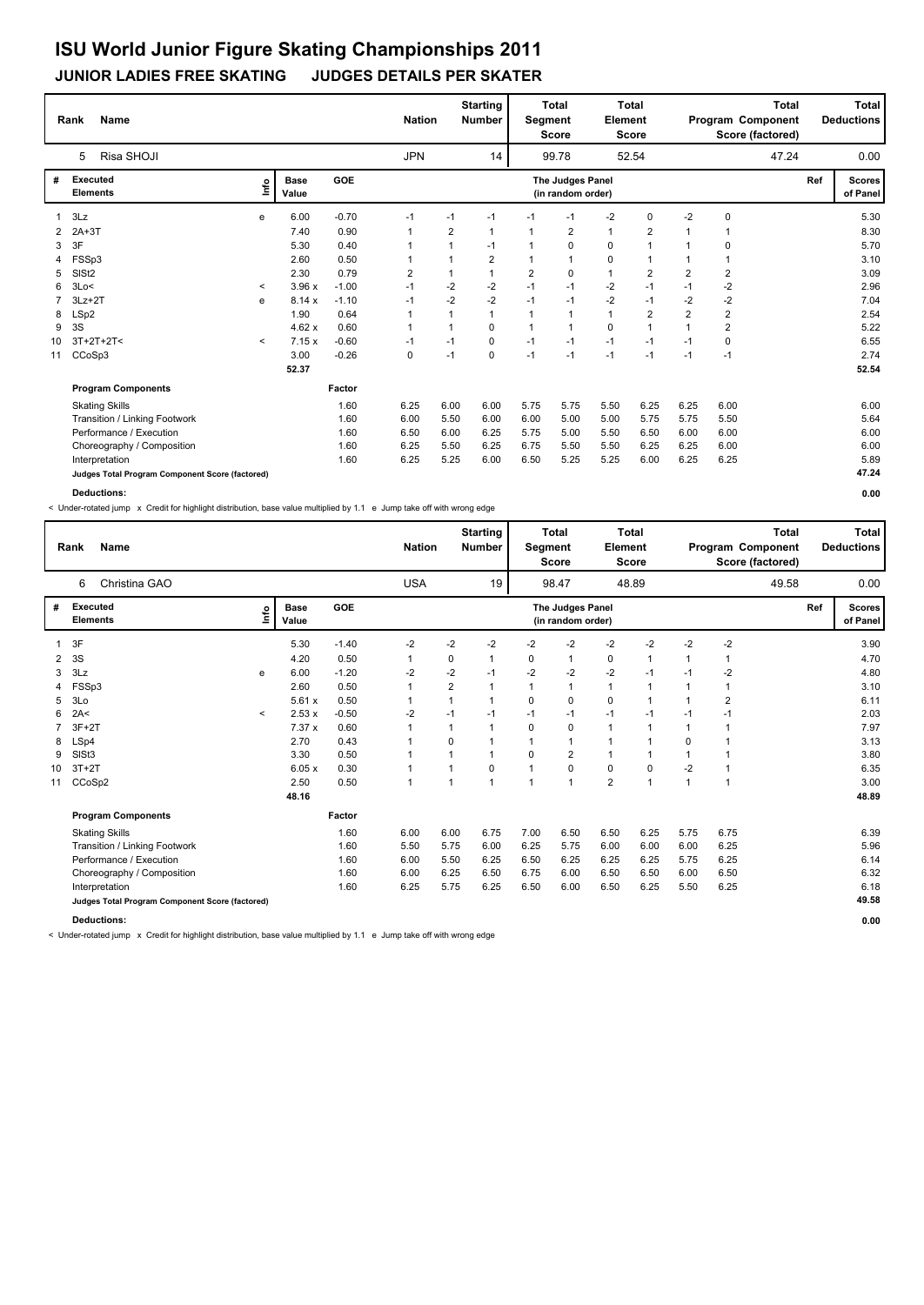#### **JUNIOR LADIES FREE SKATING JUDGES DETAILS PER SKATER**

|    | <b>Name</b><br>Rank                             |      |               |         | <b>Nation</b> |      | <b>Starting</b><br><b>Number</b> | Segment     | <b>Total</b><br><b>Score</b>          | Element      | <b>Total</b><br><b>Score</b> |          |          | <b>Total</b><br>Program Component<br>Score (factored) |     | Total<br><b>Deductions</b> |
|----|-------------------------------------------------|------|---------------|---------|---------------|------|----------------------------------|-------------|---------------------------------------|--------------|------------------------------|----------|----------|-------------------------------------------------------|-----|----------------------------|
|    | Miyabi OBA<br>7                                 |      |               |         | <b>JPN</b>    |      | 20                               |             | 96.80                                 |              | 49.81                        |          |          | 46.99                                                 |     | 0.00                       |
| #  | <b>Executed</b><br><b>Elements</b>              | ١nf٥ | Base<br>Value | GOE     |               |      |                                  |             | The Judges Panel<br>(in random order) |              |                              |          |          |                                                       | Ref | <b>Scores</b><br>of Panel  |
|    | $3S+2T$                                         |      | 5.60          | 0.60    |               |      | -1                               |             | -1                                    | 0            | 0                            |          |          |                                                       |     | 6.20                       |
| 2  | $2A+3T$                                         |      | 7.40          | 0.40    |               | 1    | $\mathbf 1$                      | 0           | 2                                     | 0            | 0                            |          | $-1$     |                                                       |     | 7.80                       |
| 3  | 3Lz<<                                           | e    | 2.10          | $-0.90$ | -3            | $-3$ | -3                               | -3          | -3                                    | $-2$         | -3                           | -3       | -3       |                                                       |     | 1.20                       |
| 4  | 3S                                              |      | 4.20          | 0.70    |               | 1    | $\mathbf{1}$                     | 1           | $\mathbf{1}$                          | $\mathbf{1}$ | $\mathbf{1}$                 |          | 1        |                                                       |     | 4.90                       |
| 5  | CCoSp4                                          |      | 3.50          | 0.43    |               | 0    | -1                               |             | 1                                     | 1            | $\Omega$                     |          |          |                                                       |     | 3.93                       |
| 6  | 3Lo                                             |      | 5.61x         | 0.70    |               | 1    | 0                                |             | $\overline{2}$                        | 1            | 1                            |          |          |                                                       |     | 6.31                       |
|    | $3Lo+2T$                                        |      | 7.15x         | 0.20    |               | 0    | $-1$                             | $\Omega$    | $\mathbf 0$                           | $\Omega$     | 1                            |          | 0        |                                                       |     | 7.35                       |
| 8  | 2A                                              |      | 3.63x         | 0.21    |               | 0    | $\Omega$                         | $\Omega$    | $\overline{1}$                        | 1            | 0                            |          | $\Omega$ |                                                       |     | 3.84                       |
| 9  | FCSSp4                                          |      | 3.00          | $-0.04$ | $-1$          | 0    | $\overline{1}$                   | 0           | $\mathbf 0$                           | $\mathbf 0$  | 0                            | $\Omega$ | $-1$     |                                                       |     | 2.96                       |
| 10 | SISt1                                           |      | 1.80          | 0.43    |               |      | $\overline{2}$                   |             |                                       | 1            | 0                            | $\Omega$ | 1        |                                                       |     | 2.23                       |
| 11 | FCSp3                                           |      | 2.80          | 0.29    |               | 1    | $\mathbf{1}$                     | $\mathbf 0$ | $\mathbf 0$                           | 1            | 1                            | 0        | 0        |                                                       |     | 3.09                       |
|    |                                                 |      | 46.79         |         |               |      |                                  |             |                                       |              |                              |          |          |                                                       |     | 49.81                      |
|    | <b>Program Components</b>                       |      |               | Factor  |               |      |                                  |             |                                       |              |                              |          |          |                                                       |     |                            |
|    | <b>Skating Skills</b>                           |      |               | 1.60    | 5.75          | 6.00 | 6.25                             | 6.00        | 6.50                                  | 6.50         | 6.50                         | 6.00     | 6.25     |                                                       |     | 6.21                       |
|    | Transition / Linking Footwork                   |      |               | 1.60    | 5.00          | 5.50 | 5.75                             | 5.25        | 6.25                                  | 6.25         | 5.00                         | 5.50     | 6.00     |                                                       |     | 5.61                       |
|    | Performance / Execution                         |      |               | 1.60    | 5.75          | 6.00 | 6.00                             | 5.75        | 6.50                                  | 6.00         | 5.75                         | 5.75     | 5.75     |                                                       |     | 5.86                       |
|    | Choreography / Composition                      |      |               | 1.60    | 6.00          | 6.00 | 6.25                             | 5.25        | 6.25                                  | 6.50         | 5.75                         | 5.00     | 6.00     |                                                       |     | 5.93                       |
|    | Interpretation                                  |      |               | 1.60    | 5.50          | 5.75 | 6.25                             | 5.25        | 6.25                                  | 6.25         | 5.50                         | 5.00     | 5.75     |                                                       |     | 5.75                       |
|    | Judges Total Program Component Score (factored) |      |               |         |               |      |                                  |             |                                       |              |                              |          |          |                                                       |     | 46.99                      |

**Deductions: 0.00**

<< Downgraded jump x Credit for highlight distribution, base value multiplied by 1.1 e Jump take off with wrong edge

|                 | <b>Name</b><br>Rank                             |                          |                      |            | <b>Nation</b> |      | <b>Starting</b><br><b>Number</b> | <b>Segment</b> | <b>Total</b><br><b>Score</b>          | Element        | <b>Total</b><br>Score   |             |                | <b>Total</b><br>Program Component<br>Score (factored) |     | Total<br><b>Deductions</b> |
|-----------------|-------------------------------------------------|--------------------------|----------------------|------------|---------------|------|----------------------------------|----------------|---------------------------------------|----------------|-------------------------|-------------|----------------|-------------------------------------------------------|-----|----------------------------|
|                 | Polina SHELEPEN<br>8                            |                          |                      |            | <b>RUS</b>    |      | 23                               |                | 93.35                                 |                | 48.23                   |             |                | 46.12                                                 |     | $-1.00$                    |
| #               | <b>Executed</b><br><b>Elements</b>              | ۴٥                       | <b>Base</b><br>Value | <b>GOE</b> |               |      |                                  |                | The Judges Panel<br>(in random order) |                |                         |             |                |                                                       | Ref | <b>Scores</b><br>of Panel  |
| 1               | $2A+3T$                                         |                          | 7.40                 | 0.90       | 1             | 1    | 1                                | 1              | $\overline{2}$                        | $\overline{2}$ | $\overline{2}$          | 1           | $\overline{1}$ |                                                       |     | 8.30                       |
|                 | 2A+3T+2T                                        |                          | 8.80                 | 0.30       | 0             | 0    | 2                                | 0              | $\mathbf 1$                           | 1              | 0                       |             | 0              |                                                       |     | 9.10                       |
| 3               | 3Lz                                             | $\overline{\phantom{a}}$ | 4.20                 | $-2.10$    | $-3$          | -3   | $-3$                             | -3             | $-3$                                  | $-3$           | -3                      | -3          | -3             |                                                       |     | 2.10                       |
| 4               | 3F<br>e                                         |                          | 5.30                 | $-1.00$    | $-2$          | $-2$ | $-1$                             | $-2$           | $-1$                                  | $-2$           | $-1$                    | $-1$        | $-1$           |                                                       |     | 4.30                       |
| 5               | FCSp4                                           |                          | 3.20                 | 0.21       | 0             | 0    | 2                                | 0              | $\mathbf{1}$                          | 0              | $\overline{1}$          | 0           | $\overline{1}$ |                                                       |     | 3.41                       |
| 6               | $3Lz + 2T$                                      |                          | 8.14x                | $-0.70$    | $-1$          | $-1$ | $-1$                             | $-1$           | $-1$                                  | $-1$           | $-1$                    | $-2$        | $-1$           |                                                       |     | 7.44                       |
| 7               | 3S<                                             | $\overline{\phantom{a}}$ | 3.19x                | $-0.90$    | $-1$          | $-1$ | $-2$                             | $-2$           | $-1$                                  | $-1$           | $-1$                    | $-2$        | $-1$           |                                                       |     | 2.29                       |
| 8               | 3Lo<                                            | $\,<\,$                  | 3.96x                | $-1.80$    | $-3$          | $-2$ | $-3$                             | $-2$           | $-3$                                  | $-3$           | $-2$                    | $-2$        | -3             |                                                       |     | 2.16                       |
| 9               | CCoSp4                                          |                          | 3.50                 | 0.00       | 0             | 0    | 0                                | 0              | $\mathbf 0$                           | $\pmb{0}$      | $\overline{1}$          | 0           | 0              |                                                       |     | 3.50                       |
| 10 <sup>°</sup> | SIS <sub>t3</sub>                               |                          | 3.30                 | 0.14       | 0             | 1    | $-1$                             | 0              | $\mathbf{1}$                          | $\mathbf 0$    | $\Omega$                | $\Omega$    |                |                                                       |     | 3.44                       |
| 11              | LSp2                                            |                          | 1.90                 | 0.29       | 0             | 1    | 1                                | 1              | $\mathbf{1}$                          | $\pmb{0}$      | $\overline{\mathbf{c}}$ | $\mathbf 0$ | 0              |                                                       |     | 2.19                       |
|                 |                                                 |                          | 52.89                |            |               |      |                                  |                |                                       |                |                         |             |                |                                                       |     | 48.23                      |
|                 | <b>Program Components</b>                       |                          |                      | Factor     |               |      |                                  |                |                                       |                |                         |             |                |                                                       |     |                            |
|                 | <b>Skating Skills</b>                           |                          |                      | 1.60       | 5.75          | 5.75 | 6.00                             | 5.50           | 6.50                                  | 6.25           | 5.75                    | 6.00        | 6.00           |                                                       |     | 5.93                       |
|                 | Transition / Linking Footwork                   |                          |                      | 1.60       | 6.00          | 5.25 | 5.50                             | 5.00           | 5.75                                  | 5.75           | 5.00                    | 5.25        | 5.75           |                                                       |     | 5.46                       |
|                 | Performance / Execution                         |                          |                      | 1.60       | 6.25          | 5.50 | 5.50                             | 5.25           | 6.00                                  | 5.75           | 5.50                    | 5.75        | 5.75           |                                                       |     | 5.68                       |
|                 | Choreography / Composition                      |                          |                      | 1.60       | 6.00          | 5.75 | 6.00                             | 5.50           | 6.25                                  | 6.25           | 5.75                    | 5.50        | 6.00           |                                                       |     | 5.89                       |
|                 | Interpretation                                  |                          |                      | 1.60       | 6.00          | 5.75 | 6.00                             | 5.25           | 6.00                                  | 5.75           | 6.00                    | 5.50        | 6.00           |                                                       |     | 5.86                       |
|                 | Judges Total Program Component Score (factored) |                          |                      |            |               |      |                                  |                |                                       |                |                         |             |                |                                                       |     | 46.12                      |
|                 | <b>Deductions:</b>                              |                          | Falls:               | $-1.00$    |               |      |                                  |                |                                       |                |                         |             |                |                                                       |     | $-1.00$                    |

< Under-rotated jump x Credit for highlight distribution, base value multiplied by 1.1 e Jump take off with wrong edge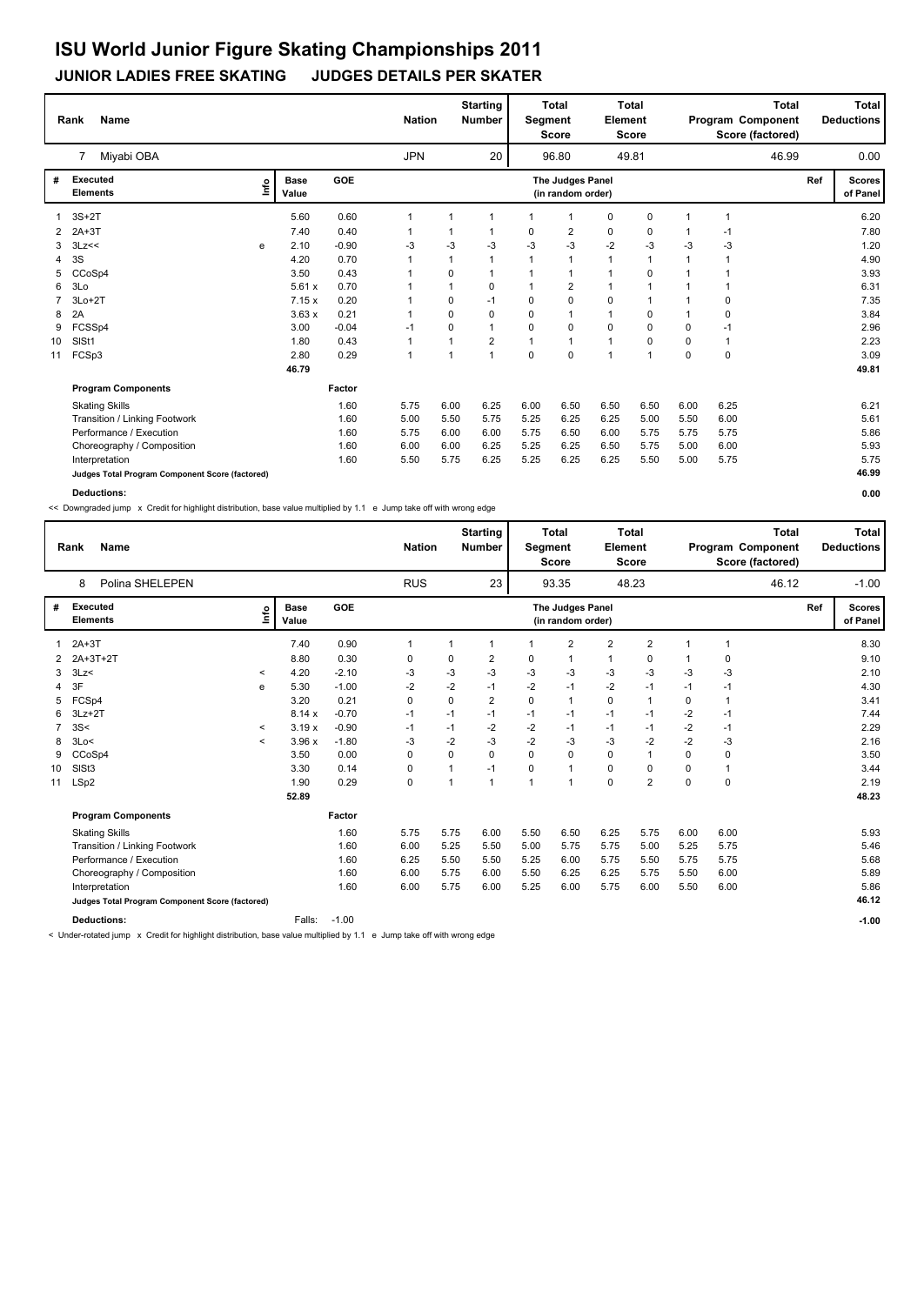#### **JUNIOR LADIES FREE SKATING JUDGES DETAILS PER SKATER**

|                | <b>Name</b><br>Rank                             |         |                      |         | <b>Nation</b> |      | <b>Starting</b><br><b>Number</b> | Segment      | <b>Total</b><br><b>Score</b>          | <b>Element</b> | <b>Total</b><br><b>Score</b> |          |          | <b>Total</b><br>Program Component<br>Score (factored) |     | Total<br><b>Deductions</b> |
|----------------|-------------------------------------------------|---------|----------------------|---------|---------------|------|----------------------------------|--------------|---------------------------------------|----------------|------------------------------|----------|----------|-------------------------------------------------------|-----|----------------------------|
|                | Ira VANNUT<br>9                                 |         |                      |         | <b>BEL</b>    |      | 9                                |              | 92.39                                 |                | 52.50                        |          |          | 39.89                                                 |     | 0.00                       |
| #              | <b>Executed</b><br><b>Elements</b>              | ١nf٥    | <b>Base</b><br>Value | GOE     |               |      |                                  |              | The Judges Panel<br>(in random order) |                |                              |          |          |                                                       | Ref | <b>Scores</b><br>of Panel  |
|                | $3Lz + 2T$                                      |         | 7.40                 | 0.30    | 0             |      | -1                               | 0            | $\mathbf 0$                           | 1              | 1                            | 0        | 0        |                                                       |     | 7.70                       |
| $\overline{2}$ | 3Lz                                             |         | 6.00                 | 0.30    | 0             |      | -1                               | 0            | 0                                     | 0              | 1                            |          | 0        |                                                       |     | 6.30                       |
| 3              | 3F                                              | e       | 5.30                 | $-0.40$ | $-1$          | 0    | 0                                | $-1$         | $-2$                                  | 0              | -1                           | $-1$     | 0        |                                                       |     | 4.90                       |
| 4              | LSp4                                            |         | 2.70                 | 0.50    | 1             | 0    | $\overline{2}$                   | $\mathbf{1}$ | $\mathbf{1}$                          | $\mathbf{1}$   | $\mathbf{1}$                 |          | 1        |                                                       |     | 3.20                       |
| 5              | 3Lo+2Lo                                         |         | 7.59x                | 0.30    | 0             |      |                                  | $\Omega$     | $\mathbf 0$                           | 0              | $\overline{1}$               |          | $\Omega$ |                                                       |     | 7.89                       |
| 6              | 2A                                              |         | 3.63x                | 0.43    | 0             |      |                                  |              | $\overline{1}$                        | $\mathbf 0$    | 1                            |          |          |                                                       |     | 4.06                       |
| $\overline{7}$ | CiSt <sub>2</sub>                               |         | 2.30                 | 0.36    | 0             |      | $\overline{1}$                   |              |                                       | 1              | 1                            | $\Omega$ | 0        |                                                       |     | 2.66                       |
| 8              | 3S<                                             | $\,<\,$ | 3.19x                | $-0.70$ | -2            | $-1$ | $\Omega$                         | $-1$         | $-1$                                  | $-1$           | -1                           | $-1$     | $-1$     |                                                       |     | 2.49                       |
| 9              | 2A+2T+2Lo                                       |         | 7.15x                | 0.14    | 0             | 0    | $\overline{1}$                   | 0            | 0                                     | 0              | 1                            | 0        | 1        |                                                       |     | 7.29                       |
| 10             | FCSp3                                           |         | 2.80                 | 0.00    | $-1$          | 0    |                                  | $\Omega$     | 0                                     | $\mathbf 0$    | 0                            | $\Omega$ | 0        |                                                       |     | 2.80                       |
| 11             | CCoSp3                                          |         | 3.00                 | 0.21    | 0             | 0    | $\mathbf 0$                      |              | $\overline{1}$                        | $\mathbf 0$    | 1                            | 0        | 1        |                                                       |     | 3.21                       |
|                |                                                 |         | 51.06                |         |               |      |                                  |              |                                       |                |                              |          |          |                                                       |     | 52.50                      |
|                | <b>Program Components</b>                       |         |                      | Factor  |               |      |                                  |              |                                       |                |                              |          |          |                                                       |     |                            |
|                | <b>Skating Skills</b>                           |         |                      | 1.60    | 5.00          | 5.25 | 5.50                             | 5.25         | 5.00                                  | 5.25           | 5.00                         | 5.75     | 5.75     |                                                       |     | 5.29                       |
|                | Transition / Linking Footwork                   |         |                      | 1.60    | 4.50          | 4.75 | 4.50                             | 4.50         | 4.50                                  | 4.75           | 4.50                         | 5.00     | 5.00     |                                                       |     | 4.64                       |
|                | Performance / Execution                         |         |                      | 1.60    | 4.50          | 5.00 | 5.50                             | 5.25         | 4.75                                  | 5.25           | 5.00                         | 5.75     | 5.50     |                                                       |     | 5.18                       |
|                | Choreography / Composition                      |         |                      | 1.60    | 4.50          | 4.75 | 4.75                             | 5.00         | 5.00                                  | 5.25           | 5.00                         | 5.50     | 5.00     |                                                       |     | 4.96                       |
|                | Interpretation                                  |         |                      | 1.60    | 4.25          | 4.75 | 5.00                             | 5.00         | 5.00                                  | 4.75           | 4.50                         | 5.25     | 5.00     |                                                       |     | 4.86                       |
|                | Judges Total Program Component Score (factored) |         |                      |         |               |      |                                  |              |                                       |                |                              |          |          |                                                       |     | 39.89                      |

**Deductions: 0.00**

< Under-rotated jump x Credit for highlight distribution, base value multiplied by 1.1 e Jump take off with wrong edge

|                | <b>Name</b><br>Rank                             |             |                      |            | <b>Nation</b> |      | <b>Starting</b><br><b>Number</b> | <b>Segment</b> | <b>Total</b><br><b>Score</b>          | Element        | <b>Total</b><br><b>Score</b> |      |                | <b>Total</b><br>Program Component<br>Score (factored) |     | Total<br><b>Deductions</b> |
|----------------|-------------------------------------------------|-------------|----------------------|------------|---------------|------|----------------------------------|----------------|---------------------------------------|----------------|------------------------------|------|----------------|-------------------------------------------------------|-----|----------------------------|
|                | Zijun LI<br>10                                  |             |                      |            | <b>CHN</b>    |      | 13                               |                | 88.81                                 |                | 47.35                        |      |                | 42.46                                                 |     | $-1.00$                    |
| #              | <b>Executed</b><br><b>Elements</b>              | <u>info</u> | <b>Base</b><br>Value | <b>GOE</b> |               |      |                                  |                | The Judges Panel<br>(in random order) |                |                              |      |                |                                                       | Ref | <b>Scores</b><br>of Panel  |
| $\overline{1}$ | 3Lz                                             | e           | 6.00                 | $-0.70$    | $-1$          | $-1$ | $-1$                             | $-1$           | $-1$                                  | $-1$           | $-1$                         | $-1$ | $-1$           |                                                       |     | 5.30                       |
| 2              | $2A+3T$                                         |             | 7.40                 | 0.60       | $\mathbf 1$   |      | 1                                | 1              | 0                                     | $\mathbf{1}$   | 1                            | 0    | $\mathbf 1$    |                                                       |     | 8.00                       |
| 3              | 3F+2T+2T                                        |             | 8.10                 | 0.00       | 0             | 0    | 0                                | 0              | 0                                     | 0              | 0                            | 0    | $\overline{1}$ |                                                       |     | 8.10                       |
| 4              | LSp4                                            |             | 2.70                 | 1.00       | $\mathbf{1}$  | 2    | 2                                | $\overline{2}$ | 2                                     | $\overline{2}$ | $\overline{2}$               | 2    | 2              |                                                       |     | 3.70                       |
| 5              | 3Lo                                             |             | 5.10                 | $-1.40$    | $-2$          | $-1$ | $-2$                             | $-2$           | $-2$                                  | $-2$           | $-2$                         | $-2$ | $-2$           |                                                       |     | 3.70                       |
| 6              | 3F<                                             | $\prec$     | 4.07x                | $-0.50$    | 0             | 0    | $-1$                             | $-1$           | $-1$                                  | $-1$           | $-1$                         | $-1$ | 0              |                                                       |     | 3.57                       |
|                | CCoSp4                                          |             | 3.50                 | 0.14       | $\mathbf{1}$  |      | 0                                | 0              | 0                                     | $-1$           | 0                            | 1    | 0              |                                                       |     | 3.64                       |
| 8              | 3Lo<+SEQ                                        | $\,<\,$     | 3.17x                | $-2.10$    | -3            | $-3$ | $-3$                             | $-3$           | $-3$                                  | $-3$           | -3                           | -3   | $-3$           |                                                       |     | 1.07                       |
| 9              | SISt <sub>3</sub>                               |             | 3.30                 | 0.36       | 1             | 0    | 0                                | 0              | $\overline{2}$                        | $\mathbf{1}$   | 1                            | 0    | $\overline{2}$ |                                                       |     | 3.66                       |
| 10             | 3S                                              |             | 4.62x                | 0.60       |               |      | $\Omega$                         |                | $\overline{1}$                        | $\mathbf 0$    |                              |      | $\overline{1}$ |                                                       |     | 5.22                       |
| 11             | FCSp1                                           |             | 1.90                 | $-0.51$    | $-1$          | $-2$ | $-3$                             | $-2$           | $\mathbf 0$                           | $-1$           | $-2$                         | $-2$ | $-2$           |                                                       |     | 1.39                       |
|                |                                                 |             | 49.86                |            |               |      |                                  |                |                                       |                |                              |      |                |                                                       |     | 47.35                      |
|                | <b>Program Components</b>                       |             |                      | Factor     |               |      |                                  |                |                                       |                |                              |      |                |                                                       |     |                            |
|                | <b>Skating Skills</b>                           |             |                      | 1.60       | 5.25          | 6.00 | 5.25                             | 5.50           | 6.25                                  | 5.25           | 6.00                         | 5.75 | 6.50           |                                                       |     | 5.71                       |
|                | Transition / Linking Footwork                   |             |                      | 1.60       | 5.00          | 5.00 | 5.00                             | 4.75           | 5.25                                  | 4.75           | 5.00                         | 4.75 | 5.75           |                                                       |     | 4.96                       |
|                | Performance / Execution                         |             |                      | 1.60       | 4.75          | 5.25 | 4.75                             | 5.25           | 6.00                                  | 5.00           | 5.25                         | 5.50 | 5.75           |                                                       |     | 5.25                       |
|                | Choreography / Composition                      |             |                      | 1.60       | 5.00          | 5.00 | 5.50                             | 5.50           | 5.75                                  | 5.25           | 5.50                         | 5.50 | 6.00           |                                                       |     | 5.43                       |
|                | Interpretation                                  |             |                      | 1.60       | 4.75          | 5.00 | 5.00                             | 5.00           | 5.75                                  | 5.25           | 5.00                         | 5.25 | 6.00           |                                                       |     | 5.18                       |
|                | Judges Total Program Component Score (factored) |             |                      |            |               |      |                                  |                |                                       |                |                              |      |                |                                                       |     | 42.46                      |
|                | <b>Deductions:</b>                              |             | Falls:               | $-1.00$    |               |      |                                  |                |                                       |                |                              |      |                |                                                       |     | $-1.00$                    |

< Under-rotated jump x Credit for highlight distribution, base value multiplied by 1.1 e Jump take off with wrong edge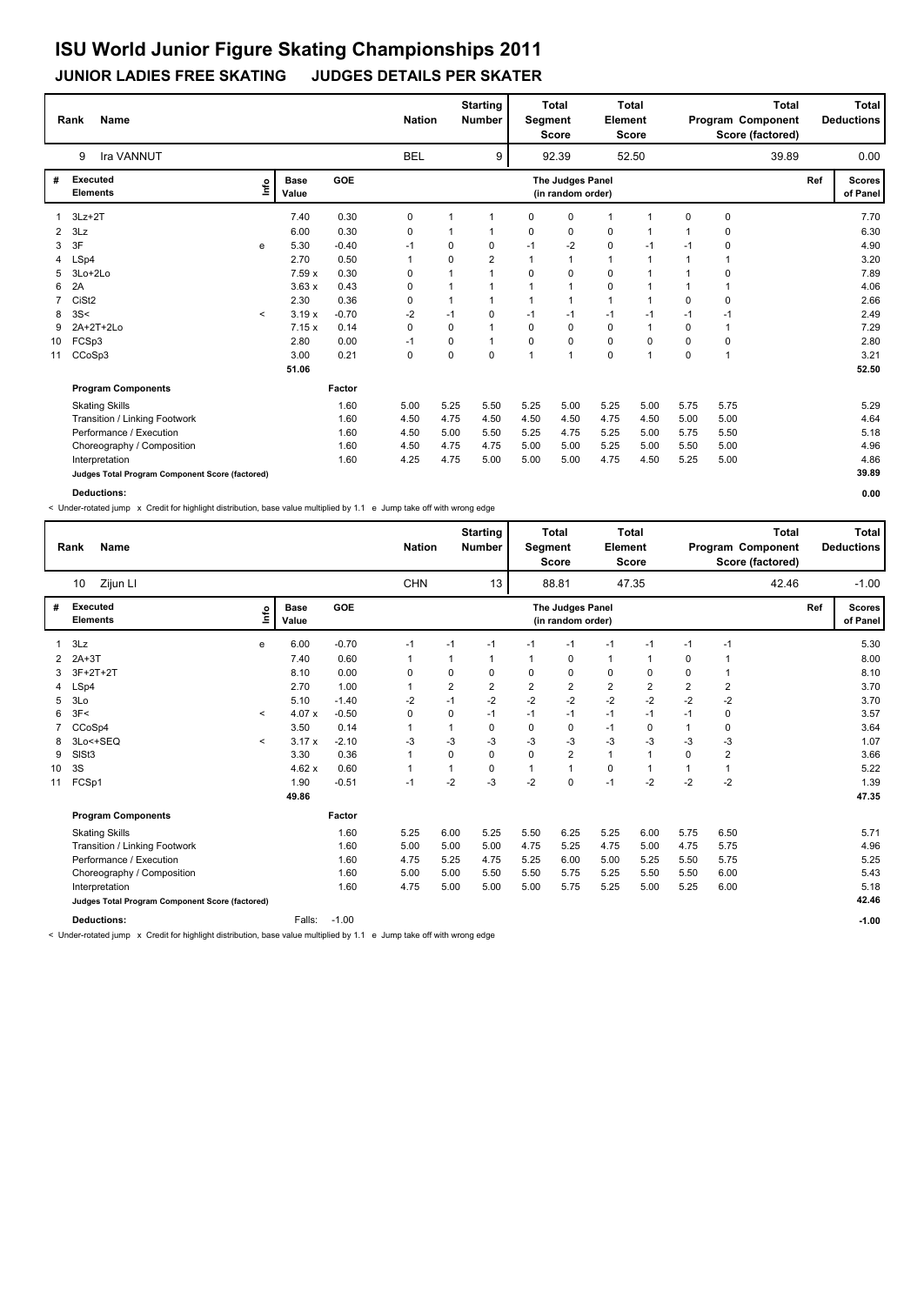#### **JUNIOR LADIES FREE SKATING JUDGES DETAILS PER SKATER**

|    | <b>Name</b><br>Rank                             |              |                      |         | <b>Nation</b>  |      | <b>Starting</b><br><b>Number</b> | Segment     | <b>Total</b><br><b>Score</b>          | Element      | <b>Total</b><br><b>Score</b> |      | Program Component<br>Score (factored) | <b>Total</b> |     | <b>Total</b><br><b>Deductions</b> |
|----|-------------------------------------------------|--------------|----------------------|---------|----------------|------|----------------------------------|-------------|---------------------------------------|--------------|------------------------------|------|---------------------------------------|--------------|-----|-----------------------------------|
|    | Yretha SILETE<br>11                             |              |                      |         | <b>FRA</b>     |      | 15                               |             | 78.36                                 |              | 37.82                        |      |                                       | 41.54        |     | $-1.00$                           |
| #  | Executed<br><b>Elements</b>                     | ١nf٥         | <b>Base</b><br>Value | GOE     |                |      |                                  |             | The Judges Panel<br>(in random order) |              |                              |      |                                       |              | Ref | <b>Scores</b><br>of Panel         |
|    | 3Lz                                             |              | 6.00                 | $-0.60$ | $-1$           | $-1$ | $-1$                             | $-1$        | $-1$                                  | 0            | $-1$                         | $-1$ | $\mathbf 0$                           |              |     | 5.40                              |
| 2  | 3 <sub>LO</sub>                                 |              | 5.10                 | $-1.40$ | -2             | $-2$ | $-2$                             | $-2$        | $-2$                                  | $-2$         | $-2$                         | $-2$ | $-2$                                  |              |     | 3.70                              |
| 3  | 3F                                              |              | 5.30                 | $-1.00$ | $-1$           | $-2$ | $-2$                             | $-2$        | $-1$                                  | $-1$         | $-2$                         | $-1$ | 0                                     |              |     | 4.30                              |
| 4  | $3S+2T$                                         |              | 5.60                 | $-0.10$ | 1              | $-1$ | $\Omega$                         | $\Omega$    | 0                                     | $\mathbf 0$  | 0                            | $-1$ | 0                                     |              |     | 5.50                              |
| 5. | FCSp2                                           |              | 2.30                 | 0.24    | 2              | $-2$ | $\Omega$                         | 1           | $\mathbf{1}$                          | $\mathbf{1}$ | 1                            | $-1$ | 0                                     |              |     | 2.54                              |
| 6  | 3Lo<+SEQ                                        | $\checkmark$ | 3.17x                | $-0.80$ | $-1$           | $-1$ | $-1$                             | -2          | $-1$                                  | $-1$         | $-1$                         | $-2$ | $-1$                                  |              |     | 2.37                              |
|    | FSSp3                                           |              | 2.60                 | 0.07    |                | 0    | $\Omega$                         | $\mathbf 0$ | $\mathbf 0$                           | $\mathbf 0$  | 0                            | $-1$ | 1                                     |              |     | 2.67                              |
| 8  | CiSt <sub>2</sub>                               |              | 2.30                 | 0.00    | 0              | 1    | 0                                | 0           | -1                                    | 0            | 0                            | 0    | 0                                     |              |     | 2.30                              |
| 9  | 3T                                              |              | 4.51x                | $-2.10$ | -3             | $-3$ | $-3$                             | -3          | $-3$                                  | $-3$         | $-3$                         | $-3$ | $-3$                                  |              |     | 2.41                              |
| 10 | 2A                                              |              | 3.63x                | 0.00    | 0              | 0    | 0                                | 0           | 0                                     | 0            | 0                            | 0    | 0                                     |              |     | 3.63                              |
| 11 | CCoSp3                                          |              | 3.00                 | 0.00    | $\overline{1}$ | 0    | $\Omega$                         | $\Omega$    | 0                                     | $\mathbf 0$  | $\Omega$                     | $-1$ | $\mathbf 0$                           |              |     | 3.00                              |
|    |                                                 |              | 43.51                |         |                |      |                                  |             |                                       |              |                              |      |                                       |              |     | 37.82                             |
|    | <b>Program Components</b>                       |              |                      | Factor  |                |      |                                  |             |                                       |              |                              |      |                                       |              |     |                                   |
|    | <b>Skating Skills</b>                           |              |                      | 1.60    | 5.00           | 5.25 | 5.00                             | 4.75        | 5.75                                  | 6.00         | 5.25                         | 5.25 | 5.75                                  |              |     | 5.32                              |
|    | Transition / Linking Footwork                   |              |                      | 1.60    | 4.75           | 5.00 | 4.75                             | 4.25        | 5.50                                  | 5.50         | 4.75                         | 5.00 | 5.50                                  |              |     | 5.04                              |
|    | Performance / Execution                         |              |                      | 1.60    | 5.00           | 5.50 | 5.00                             | 4.75        | 5.50                                  | 5.25         | 5.00                         | 4.50 | 5.75                                  |              |     | 5.14                              |
|    | Choreography / Composition                      |              |                      | 1.60    | 5.00           | 5.50 | 5.25                             | 4.50        | 5.25                                  | 5.75         | 4.75                         | 5.50 | 6.00                                  |              |     | 5.29                              |
|    | Interpretation                                  |              |                      | 1.60    | 5.25           | 5.50 | 5.25                             | 4.75        | 5.25                                  | 5.25         | 5.00                         | 4.75 | 6.00                                  |              |     | 5.18                              |
|    | Judges Total Program Component Score (factored) |              |                      |         |                |      |                                  |             |                                       |              |                              |      |                                       |              |     | 41.54                             |
|    | <b>Deductions:</b>                              |              | Falls:               | $-1.00$ |                |      |                                  |             |                                       |              |                              |      |                                       |              |     | $-1.00$                           |

< Under-rotated jump x Credit for highlight distribution, base value multiplied by 1.1

|    | Name<br>Rank                                    |             |                 |         | <b>Nation</b> |          | <b>Starting</b><br><b>Number</b> | Segment      | Total<br><b>Score</b>                 | Element      | <b>Total</b><br><b>Score</b> |                | <b>Total</b><br>Program Component<br>Score (factored) |     | <b>Total</b><br><b>Deductions</b> |
|----|-------------------------------------------------|-------------|-----------------|---------|---------------|----------|----------------------------------|--------------|---------------------------------------|--------------|------------------------------|----------------|-------------------------------------------------------|-----|-----------------------------------|
|    | Romy BÜHLER<br>12                               |             |                 |         | SUI           |          | 10                               |              | 77.82                                 |              | 40.23                        |                | 39.59                                                 |     | $-2.00$                           |
| #  | <b>Executed</b><br><b>Elements</b>              | <u>lnfo</u> | Base<br>Value   | GOE     |               |          |                                  |              | The Judges Panel<br>(in random order) |              |                              |                |                                                       | Ref | <b>Scores</b><br>of Panel         |
|    | 3Lz                                             |             | 6.00            | $-2.10$ | -3            | -3       | -3                               | -3           | -3                                    | -3           | -3                           | -3             | $-3$                                                  |     | 3.90                              |
| 2  | $3S+2T$                                         |             | 5.60            | $-0.10$ | 0             | 0        | $\mathbf{1}$                     | 0            | $-1$                                  | 0            | 1                            | $-1$           | $-1$                                                  |     | 5.50                              |
| 3  | $3T+2T$                                         |             | 5.50            | $-1.20$ | $-2$          | $-2$     | $-1$                             | $-2$         | $-2$                                  | $-1$         | $-1$                         | -2             | -2                                                    |     | 4.30                              |
| 4  | 2A                                              |             | 3.30            | $-0.36$ | 0             | $-1$     | 0                                | $-1$         | $\mathbf 0$                           | $-1$         | $-1$                         | $-1$           | $-1$                                                  |     | 2.94                              |
| 5  | FSSp3                                           |             | 2.60            | $-0.09$ | 0             | $\Omega$ | 0                                | $-1$         | $\mathbf{1}$                          | 0            | $-1$                         | 0              | $-1$                                                  |     | 2.51                              |
| 6  | 3T                                              |             | 4.51x           | 0.70    | 0             |          | 1                                | $\mathbf{1}$ | 1                                     | $\mathbf{1}$ | $\mathbf{1}$                 | $\mathbf 1$    | $\mathbf{1}$                                          |     | 5.21                              |
|    | 2S                                              |             | 1.54x           | 0.00    | 0             | 0        | 0                                | 0            | 1                                     | $-1$         | 0                            | 0              | 0                                                     |     | 1.54                              |
| 8  | $2A+2T$                                         |             | 5.17x           | 0.00    | 0             | $-1$     | 0                                | $\Omega$     | $\mathbf 0$                           | $\Omega$     | $\Omega$                     | 0              | $\mathbf 0$                                           |     | 5.17                              |
| 9  | CCoSp3                                          |             | 3.00            | 0.29    | 0             |          | 1                                | 0            | $\mathbf{1}$                          | $\Omega$     | 1                            | 1              | 0                                                     |     | 3.29                              |
| 10 | CiSt <sub>2</sub>                               |             | 2.30            | 0.43    | $\mathbf{1}$  |          | 1                                | $\Omega$     | $\mathbf{1}$                          | $\mathbf{1}$ | 1                            | $\overline{2}$ | $\mathbf 0$                                           |     | 2.73                              |
| 11 | FCCoSp3                                         |             | 3.00            | 0.14    | 0             | 1        | $\mathbf{1}$                     | $-1$         | 0                                     | $\mathbf 0$  | $\mathbf{1}$                 | 0              | $\mathbf 0$                                           |     | 3.14                              |
|    |                                                 |             | 42.52           |         |               |          |                                  |              |                                       |              |                              |                |                                                       |     | 40.23                             |
|    | <b>Program Components</b>                       |             |                 | Factor  |               |          |                                  |              |                                       |              |                              |                |                                                       |     |                                   |
|    | <b>Skating Skills</b>                           |             |                 | 1.60    | 4.50          | 4.75     | 5.25                             | 5.25         | 5.25                                  | 5.00         | 5.00                         | 5.00           | 4.75                                                  |     | 5.00                              |
|    | Transition / Linking Footwork                   |             |                 | 1.60    | 4.00          | 4.50     | 5.00                             | 4.75         | 5.00                                  | 4.50         | 4.75                         | 4.50           | 4.50                                                  |     | 4.64                              |
|    | Performance / Execution                         |             |                 | 1.60    | 4.75          | 5.00     | 5.50                             | 4.50         | 5.25                                  | 5.00         | 5.50                         | 4.75           | 4.75                                                  |     | 5.00                              |
|    | Choreography / Composition                      |             |                 | 1.60    | 4.75          | 5.00     | 5.00                             | 5.00         | 5.00                                  | 5.25         | 5.25                         | 5.25           | 4.50                                                  |     | 5.04                              |
|    | Interpretation                                  |             |                 | 1.60    | 5.00          | 5.25     | 5.50                             | 4.75         | 5.50                                  | 5.00         | 5.25                         | 4.50           | 4.75                                                  |     | 5.07                              |
|    | Judges Total Program Component Score (factored) |             |                 |         |               |          |                                  |              |                                       |              |                              |                |                                                       |     | 39.59                             |
|    | <b>Deductions:</b>                              |             | Time violation: | $-1.00$ |               |          |                                  | Falls:       | $-1.00$                               |              |                              |                |                                                       |     | $-2.00$                           |

x Credit for highlight distribution, base value multiplied by 1.1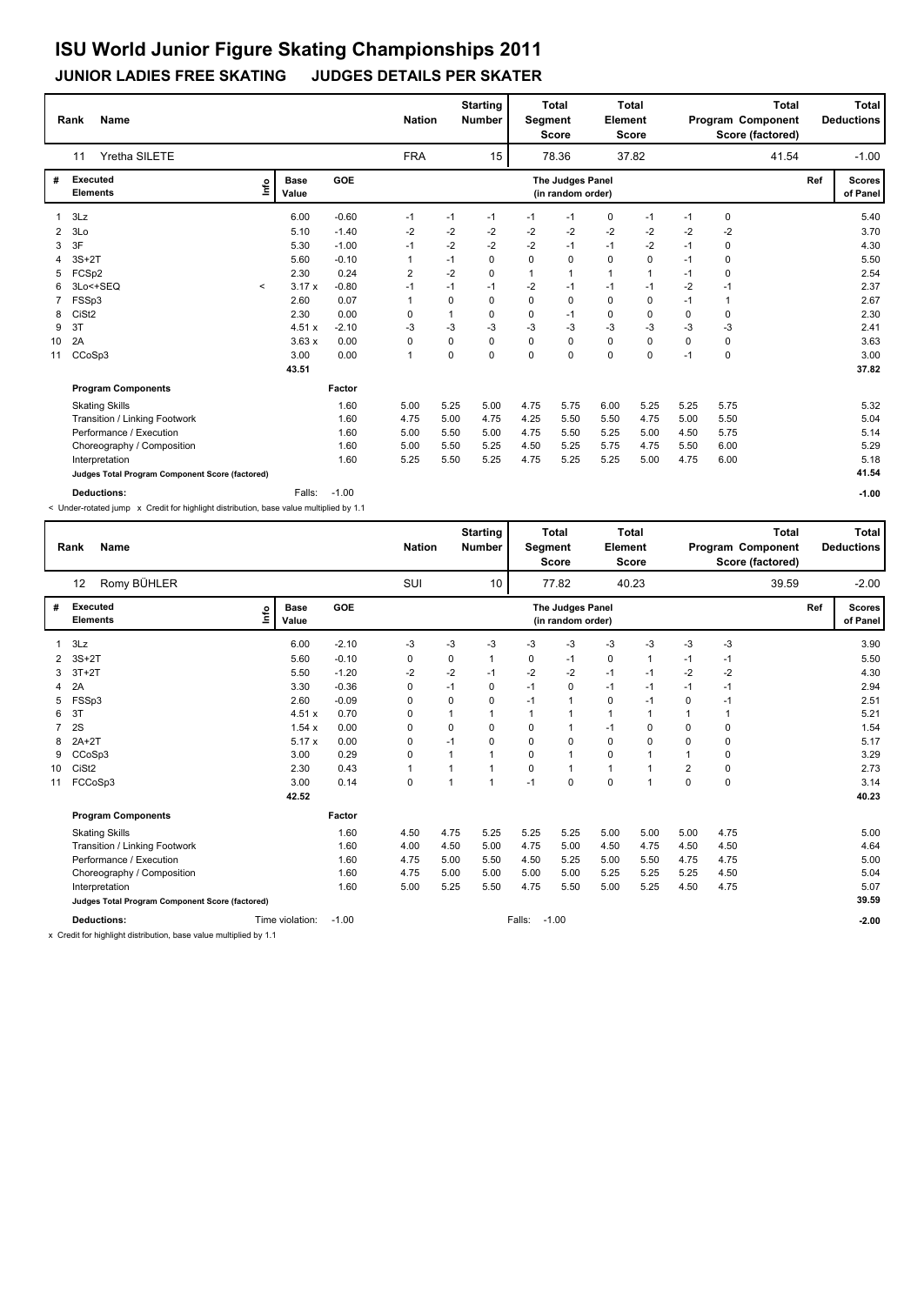#### **JUNIOR LADIES FREE SKATING JUDGES DETAILS PER SKATER**

|                | <b>Name</b><br>Rank                             |      |                      |         | <b>Nation</b>  |          | <b>Starting</b><br><b>Number</b> | Segment        | <b>Total</b><br><b>Score</b>          | Element     | <b>Total</b><br><b>Score</b> |                | <b>Total</b><br>Program Component<br>Score (factored) |     | <b>Total</b><br><b>Deductions</b> |
|----------------|-------------------------------------------------|------|----------------------|---------|----------------|----------|----------------------------------|----------------|---------------------------------------|-------------|------------------------------|----------------|-------------------------------------------------------|-----|-----------------------------------|
|                | Juulia TURKKILA<br>13                           |      |                      |         | <b>FIN</b>     |          | 5                                |                | 76.24                                 |             | 39.90                        |                | 36.34                                                 |     | 0.00                              |
| #              | Executed<br><b>Elements</b>                     | ١nf٥ | <b>Base</b><br>Value | GOE     |                |          |                                  |                | The Judges Panel<br>(in random order) |             |                              |                |                                                       | Ref | <b>Scores</b><br>of Panel         |
|                | 2A                                              |      | 3.30                 | 0.50    | 1              | 1        | 0                                | $\overline{2}$ | -1                                    | 1           | $\mathbf{1}$                 | $\overline{1}$ | 1                                                     |     | 3.80                              |
| 2              | $3T+2T$                                         |      | 5.50                 | 0.30    | 0              | 0        | $\mathbf 1$                      | 1              | 1                                     | 0           | 0                            | 0              |                                                       |     | 5.80                              |
| 3              | 2S<<                                            | <<   | 0.40                 | $-0.27$ | -2             | $-3$     | -3                               | -3             | -3                                    | $-2$        | $-2$                         | -3             | -3                                                    |     | 0.13                              |
| 4              | $3S+2T$                                         |      | 5.60                 | 0.00    | 0              | $-1$     | $\mathbf{1}$                     | 0              | $\mathbf 0$                           | $\mathbf 0$ | 0                            | $\Omega$       | 0                                                     |     | 5.60                              |
| 5              | FCSp3                                           |      | 2.80                 | 0.00    | 0              | 0        | $\Omega$                         | $\Omega$       | 0                                     | $-1$        | $\Omega$                     | $\Omega$       | 0                                                     |     | 2.80                              |
| 6              | 3T                                              |      | 4.51x                | $-1.40$ | -2             | $-2$     | $-2$                             | $-1$           | $-2$                                  | $-2$        | $-2$                         | $-2$           | $-2$                                                  |     | 3.11                              |
| $\overline{7}$ | 2A                                              |      | 3.63x                | 0.07    | 0              | $-1$     | $\Omega$                         | 1              | $\mathbf 0$                           | $\mathbf 0$ | 0                            | $\Omega$       | 1                                                     |     | 3.70                              |
| 8              | 2Lz+2T+2Lo                                      |      | 5.83x                | $-0.09$ | 0              | $-1$     | 0                                | 0              | $-1$                                  | $-1$        | 0                            | 0              | $\mathbf 0$                                           |     | 5.74                              |
| 9              | FCoSp4                                          |      | 3.00                 | 0.07    |                | $\Omega$ | $\overline{2}$                   | $\Omega$       | $\Omega$                              | $\mathbf 0$ | $\Omega$                     | $\Omega$       | $\mathbf 0$                                           |     | 3.07                              |
| 10             | CiSt <sub>2</sub>                               |      | 2.30                 | 0.21    | 0              | 1        | 1                                | 0              | $\overline{1}$                        | $\pmb{0}$   | 0                            |                | 0                                                     |     | 2.51                              |
| 11             | CCoSp4                                          |      | 3.50                 | 0.14    | $\overline{1}$ | 1        | $\Omega$                         | $\mathbf 0$    | $\mathbf 0$                           | $\mathbf 0$ | $\overline{1}$               | $\mathbf 0$    | $-1$                                                  |     | 3.64                              |
|                |                                                 |      | 40.37                |         |                |          |                                  |                |                                       |             |                              |                |                                                       |     | 39.90                             |
|                | <b>Program Components</b>                       |      |                      | Factor  |                |          |                                  |                |                                       |             |                              |                |                                                       |     |                                   |
|                | <b>Skating Skills</b>                           |      |                      | 1.60    | 4.50           | 4.75     | 5.25                             | 4.25           | 4.75                                  | 4.50        | 4.75                         | 4.50           | 4.75                                                  |     | 4.64                              |
|                | Transition / Linking Footwork                   |      |                      | 1.60    | 4.75           | 4.25     | 5.00                             | 4.00           | 4.50                                  | 4.00        | 4.25                         | 4.00           | 4.25                                                  |     | 4.29                              |
|                | Performance / Execution                         |      |                      | 1.60    | 4.50           | 4.50     | 5.50                             | 4.50           | 4.75                                  | 4.25        | 4.50                         | 4.50           | 4.50                                                  |     | 4.54                              |
|                | Choreography / Composition                      |      |                      | 1.60    | 4.25           | 4.75     | 5.25                             | 5.00           | 4.75                                  | 4.50        | 4.75                         | 4.25           | 5.00                                                  |     | 4.71                              |
|                | Interpretation                                  |      |                      | 1.60    | 4.25           | 4.75     | 5.00                             | 5.00           | 4.50                                  | 4.25        | 4.50                         | 4.50           | 4.25                                                  |     | 4.54                              |
|                | Judges Total Program Component Score (factored) |      |                      |         |                |          |                                  |                |                                       |             |                              |                |                                                       |     | 36.34                             |
|                | <b>Deductions:</b>                              |      |                      |         |                |          |                                  |                |                                       |             |                              |                |                                                       |     | 0.00                              |

<< Downgraded jump x Credit for highlight distribution, base value multiplied by 1.1

|    | <b>Name</b><br>Rank                                                                                                                                                                                                                                  |              |                      |            | <b>Nation</b> |      | <b>Starting</b><br><b>Number</b> | Segment | Total<br><b>Score</b>                 | Element      | <b>Total</b><br><b>Score</b> |      | <b>Total</b><br>Program Component<br>Score (factored) |     | <b>Total</b><br><b>Deductions</b> |
|----|------------------------------------------------------------------------------------------------------------------------------------------------------------------------------------------------------------------------------------------------------|--------------|----------------------|------------|---------------|------|----------------------------------|---------|---------------------------------------|--------------|------------------------------|------|-------------------------------------------------------|-----|-----------------------------------|
|    | <b>Alice GARLISI</b><br>14                                                                                                                                                                                                                           |              |                      |            | <b>ITA</b>    |      | $\overline{7}$                   |         | 75.94                                 |              | 38.54                        |      | 38.40                                                 |     | $-1.00$                           |
| #  | <b>Executed</b><br><b>Elements</b>                                                                                                                                                                                                                   | <b>L</b>     | <b>Base</b><br>Value | <b>GOE</b> |               |      |                                  |         | The Judges Panel<br>(in random order) |              |                              |      |                                                       | Ref | <b>Scores</b><br>of Panel         |
|    | 3T                                                                                                                                                                                                                                                   |              | 4.10                 | $-0.20$    | 0             | 0    | $-1$                             | $-1$    | 0                                     | $-1$         | 0                            | 0    | 0                                                     |     | 3.90                              |
| 2  | 3Lo                                                                                                                                                                                                                                                  |              | 5.10                 | $-0.10$    | 0             | $-1$ | $-1$                             | 0       | $-1$                                  | 0            | 0                            |      |                                                       |     | 5.00                              |
| 3  | FCSp4                                                                                                                                                                                                                                                |              | 3.20                 | 0.57       |               |      | 1                                | 1       | 1                                     | $\mathbf 0$  | $\overline{\mathbf{c}}$      |      | $\overline{2}$                                        |     | 3.77                              |
|    | $3S+2T$                                                                                                                                                                                                                                              |              | 5.60                 | 0.70       |               |      | 1                                | 0       | $\mathbf{1}$                          | $\mathbf{1}$ | 1                            |      | $\overline{1}$                                        |     | 6.30                              |
| 5  | 2A                                                                                                                                                                                                                                                   |              | 3.30                 | $-0.29$    | 0             | 0    | $-1$                             | $-1$    | 0                                     | $-1$         | 0                            | $-1$ | -1                                                    |     | 3.01                              |
| 6  | CCoSp4                                                                                                                                                                                                                                               |              | 3.50                 | $-0.26$    | $-1$          | $-1$ | $-1$                             | $-1$    | 0                                     | $-2$         | $-1$                         | $-1$ | 0                                                     |     | 3.24                              |
|    | 2Lo+2T+2Lo<                                                                                                                                                                                                                                          | $\checkmark$ | 4.95x                | $-0.30$    | $-1$          | $-2$ | $-1$                             | $-1$    | $-1$                                  | $-1$         | $\mathbf 0$                  | $-1$ | $-1$                                                  |     | 4.65                              |
| 8  | 3S<                                                                                                                                                                                                                                                  | $\prec$      | 3.19x                | $-0.80$    | $-1$          | $-1$ | $-2$                             | $-2$    | $\mathbf 0$                           | $-1$         | $-1$                         | $-1$ | $-1$                                                  |     | 2.39                              |
| 9  | $2Lo+2T$                                                                                                                                                                                                                                             |              | 3.52x                | $-0.04$    | 0             | 0    | $-1$                             | 0       | 0                                     | $\mathbf 0$  | $\mathbf 0$                  | 0    | $-2$                                                  |     | 3.48                              |
| 10 | LSp2                                                                                                                                                                                                                                                 |              | 1.90                 | $-0.09$    | 0             | $-1$ | 0                                | $-2$    | $-1$                                  | $\mathbf 0$  | 0                            | 0    | 0                                                     |     | 1.81                              |
| 11 | SISt1                                                                                                                                                                                                                                                |              | 1.80                 | $-0.81$    | $-2$          | -3   | $-3$                             | $-3$    | $-3$                                  | $-3$         | $-2$                         | $-3$ | $-2$                                                  |     | 0.99                              |
|    |                                                                                                                                                                                                                                                      |              | 40.16                |            |               |      |                                  |         |                                       |              |                              |      |                                                       |     | 38.54                             |
|    | <b>Program Components</b>                                                                                                                                                                                                                            |              |                      | Factor     |               |      |                                  |         |                                       |              |                              |      |                                                       |     |                                   |
|    | <b>Skating Skills</b>                                                                                                                                                                                                                                |              |                      | 1.60       | 4.50          | 5.50 | 4.50                             | 5.25    | 5.00                                  | 4.75         | 4.75                         | 5.25 | 5.00                                                  |     | 4.93                              |
|    | Transition / Linking Footwork                                                                                                                                                                                                                        |              |                      | 1.60       | 4.25          | 4.75 | 4.25                             | 4.75    | 4.50                                  | 4.25         | 4.75                         | 5.00 | 4.75                                                  |     | 4.57                              |
|    | Performance / Execution                                                                                                                                                                                                                              |              |                      | 1.60       | 4.50          | 5.25 | 4.25                             | 4.25    | 4.25                                  | 4.50         | 5.50                         | 5.50 | 5.00                                                  |     | 4.75                              |
|    | Choreography / Composition                                                                                                                                                                                                                           |              |                      | 1.60       | 4.25          | 5.00 | 4.75                             | 5.50    | 4.00                                  | 4.25         | 6.00                         | 5.25 | 5.00                                                  |     | 4.86                              |
|    | Interpretation                                                                                                                                                                                                                                       |              |                      | 1.60       | 4.50          | 5.50 | 4.50                             | 4.75    | 4.25                                  | 4.50         | 6.00                         | 5.25 | 5.25                                                  |     | 4.89                              |
|    | Judges Total Program Component Score (factored)                                                                                                                                                                                                      |              |                      |            |               |      |                                  |         |                                       |              |                              |      |                                                       |     | 38.40                             |
|    | <b>Deductions:</b><br>and the company of the company of the company of the company of the company of the company of the company of the company of the company of the company of the company of the company of the company of the company of the comp |              | Falls:               | $-1.00$    |               |      |                                  |         |                                       |              |                              |      |                                                       |     | $-1.00$                           |

< Under-rotated jump x Credit for highlight distribution, base value multiplied by 1.1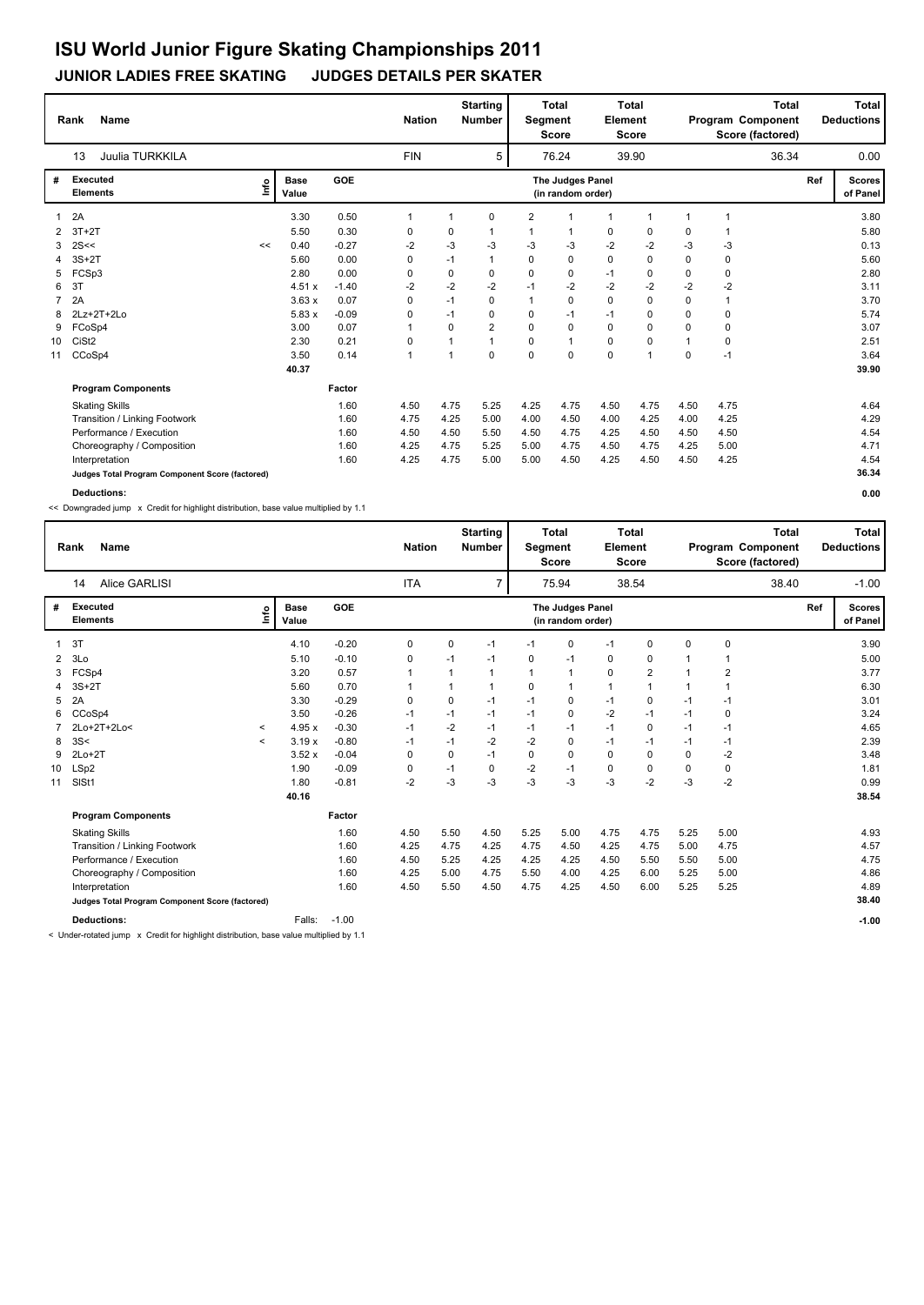#### **JUNIOR LADIES FREE SKATING JUDGES DETAILS PER SKATER**

|    | <b>Name</b><br>Rank<br>Yuki NISHINO<br>15       |                          |                      |         | <b>Nation</b> |                | <b>Starting</b><br><b>Number</b> | Segment      | <b>Total</b><br><b>Score</b>          | Element      | <b>Total</b><br><b>Score</b> |              | <b>Total</b><br>Program Component<br>Score (factored) |     | <b>Total</b><br><b>Deductions</b> |
|----|-------------------------------------------------|--------------------------|----------------------|---------|---------------|----------------|----------------------------------|--------------|---------------------------------------|--------------|------------------------------|--------------|-------------------------------------------------------|-----|-----------------------------------|
|    |                                                 |                          |                      |         | <b>JPN</b>    |                | 17                               |              | 75.05                                 |              | 31.31                        |              | 44.74                                                 |     | $-1.00$                           |
| #  | Executed<br><b>Elements</b>                     | ١nf٥                     | <b>Base</b><br>Value | GOE     |               |                |                                  |              | The Judges Panel<br>(in random order) |              |                              |              |                                                       | Ref | <b>Scores</b><br>of Panel         |
|    | 3Lz                                             | $\,<\,$                  | 4.20                 | $-0.80$ | $-2$          | $-1$           | $-1$                             | 0            | $-2$                                  | $-1$         | $-1$                         | $-1$         | $-1$                                                  |     | 3.40                              |
| 2  | 3F<                                             | е                        | 3.70                 | $-0.90$ | -2            | $-1$           | 0                                | -2           | $-1$                                  | $-1$         | $-2$                         | $-1$         | $-1$                                                  |     | 2.80                              |
| 3  | 3Lo<                                            | $\,<\,$                  | 3.60                 | $-0.70$ | $-1$          | $-1$           | $-1$                             | $-1$         | $-1$                                  | $-1$         | $-1$                         | $-1$         | $-2$                                                  |     | 2.90                              |
| 4  | FCSp3                                           |                          | 2.80                 | 0.43    | 1             | $\overline{2}$ | $\Omega$                         | $\mathbf 1$  | $\mathbf{1}$                          | $\mathbf{1}$ | $\Omega$                     | $\mathbf{1}$ | 1                                                     |     | 3.23                              |
| 5. | CCoSp4                                          |                          | 3.50                 | 0.21    | 0             | $\mathbf{1}$   | $\Omega$                         | 0            | $\mathbf 1$                           | $\mathbf{1}$ | 1                            | 0            | 0                                                     |     | 3.71                              |
| 6  | $3Lz<<+SEQ$                                     | <<                       | 1.85x                | $-0.60$ | $-1$          | $-2$           | $-2$                             | $-2$         | $-2$                                  | $-2$         | $-3$                         | $-2$         | $-2$                                                  |     | 1.25                              |
|    | 2A+2A<+SEQ                                      | $\overline{\phantom{a}}$ | 4.93x                | $-0.43$ | $-1$          | $-1$           | $\mathbf 0$                      | $\mathbf 0$  | $-1$                                  | $-1$         | $-1$                         | $-1$         | $-1$                                                  |     | 4.50                              |
| 8  | 2T                                              |                          | 1.54x                | 0.00    | 0             | 0              | 0                                | 0            | 0                                     | 0            | 0                            | 0            | 0                                                     |     | 1.54                              |
| 9  | $3S < +2T$                                      | <<                       | 3.08x                | $-0.40$ | $-2$          | $-2$           | $-2$                             | $-2$         | $-2$                                  | $-2$         | $-2$                         | $-1$         | $-2$                                                  |     | 2.68                              |
| 10 | CiSt <sub>2</sub>                               |                          | 2.30                 | 0.43    | 1             | 0              | 0                                | $\mathbf{1}$ | $\overline{2}$                        | $\mathbf{1}$ | 1                            |              | $\overline{1}$                                        |     | 2.73                              |
| 11 | FCoSp3                                          |                          | 2.50                 | 0.07    | 0             | 0              | $\overline{1}$                   | $\Omega$     | $\mathbf 0$                           | 0            | 1                            | 0            | $-1$                                                  |     | 2.57                              |
|    |                                                 |                          | 34.00                |         |               |                |                                  |              |                                       |              |                              |              |                                                       |     | 31.31                             |
|    | <b>Program Components</b>                       |                          |                      | Factor  |               |                |                                  |              |                                       |              |                              |              |                                                       |     |                                   |
|    | <b>Skating Skills</b>                           |                          |                      | 1.60    | 5.50          | 5.75           | 5.50                             | 6.50         | 5.75                                  | 6.25         | 5.75                         | 5.50         | 5.50                                                  |     | 5.71                              |
|    | Transition / Linking Footwork                   |                          |                      | 1.60    | 5.25          | 5.50           | 5.50                             | 5.50         | 5.00                                  | 5.50         | 5.50                         | 5.50         | 5.00                                                  |     | 5.39                              |
|    | Performance / Execution                         |                          |                      | 1.60    | 5.25          | 6.00           | 5.25                             | 5.75         | 6.00                                  | 5.25         | 6.00                         | 5.75         | 4.75                                                  |     | 5.61                              |
|    | Choreography / Composition                      |                          |                      | 1.60    | 5.25          | 5.75           | 5.75                             | 5.75         | 5.50                                  | 5.50         | 6.00                         | 6.25         | 5.25                                                  |     | 5.64                              |
|    | Interpretation                                  |                          |                      | 1.60    | 5.00          | 5.75           | 5.25                             | 6.00         | 6.00                                  | 5.25         | 6.25                         | 6.00         | 5.00                                                  |     | 5.61                              |
|    | Judges Total Program Component Score (factored) |                          |                      |         |               |                |                                  |              |                                       |              |                              |              |                                                       |     | 44.74                             |
|    | <b>Deductions:</b>                              |                          | Time violation:      | $-1.00$ |               |                |                                  |              |                                       |              |                              |              |                                                       |     | $-1.00$                           |

< Under-rotated jump << Downgraded jump x Credit for highlight distribution, base value multiplied by 1.1 e Jump take off with wrong edge

|    | Rank                        | <b>Name</b>                                     |                      |         | <b>Nation</b> |          | <b>Starting</b><br><b>Number</b> | Segment | <b>Total</b><br><b>Score</b>          | Element      | Total<br><b>Score</b> |             | Program Component<br>Score (factored) | <b>Total</b> |     | Total<br><b>Deductions</b> |
|----|-----------------------------|-------------------------------------------------|----------------------|---------|---------------|----------|----------------------------------|---------|---------------------------------------|--------------|-----------------------|-------------|---------------------------------------|--------------|-----|----------------------------|
|    | 16                          | Gerli LIINAMÄE                                  |                      |         | <b>EST</b>    |          | 18                               |         | 73.52                                 |              | 35.38                 |             |                                       | 39.14        |     | $-1.00$                    |
| #  | Executed<br><b>Elements</b> | ١nfo                                            | <b>Base</b><br>Value | GOE     |               |          |                                  |         | The Judges Panel<br>(in random order) |              |                       |             |                                       |              | Ref | <b>Scores</b><br>of Panel  |
| 1  | 3T                          |                                                 | 4.10                 | $-2.10$ | $-3$          | $-3$     | $-3$                             | $-3$    | $-3$                                  | $-3$         | $-3$                  | $-3$        | $-3$                                  |              |     | 2.00                       |
| 2  | 2F                          |                                                 | 1.80                 | 0.00    | 0             | 0        | $\Omega$                         | 0       | 0                                     | 0            | $\Omega$              | 0           | 0                                     |              |     | 1.80                       |
| 3  | 3Lo                         |                                                 | 5.10                 | $-0.80$ | $-1$          | $-1$     | $-1$                             | $-1$    | $-2$                                  | $-1$         | $-1$                  | $-2$        | $-1$                                  |              |     | 4.30                       |
| 4  | 3S                          |                                                 | 4.20                 | $-1.70$ | -3            | $-2$     | $-2$                             | $-2$    | $-3$                                  | $-3$         | $-2$                  | $-2$        | $-3$                                  |              |     | 2.50                       |
| 5  | CCoSp4                      |                                                 | 3.50                 | 0.50    | $\mathbf{1}$  | 1        |                                  | 1       | 1                                     | 1            | 1                     |             | $\overline{1}$                        |              |     | 4.00                       |
| 6  | 3S+2T                       |                                                 | 6.16x                | 0.00    | $\Omega$      | $\Omega$ | 0                                | 0       | 0                                     | $\Omega$     | $\Omega$              | $\Omega$    | $\Omega$                              |              |     | 6.16                       |
| 7  | 2T                          |                                                 | 1.54x                | $-0.03$ | $\Omega$      | $-1$     | 0                                | 0       | 0                                     | $\mathbf 0$  | $\Omega$              | $\Omega$    | $-1$                                  |              |     | 1.51                       |
|    | 8 FCSSp4                    |                                                 | 3.00                 | 0.21    | $\Omega$      | $\Omega$ | 0                                | 0       | $\mathbf{1}$                          | $\mathbf{1}$ | $\mathbf{1}$          | $\mathbf 1$ | $\mathbf 0$                           |              |     | 3.21                       |
| 9  | SIS <sub>t3</sub>           |                                                 | 3.30                 | 0.14    | 0             | 0        | 0                                | 0       | $\mathbf{1}$                          | 0            | -1                    | $\mathbf 1$ | $\mathbf 0$                           |              |     | 3.44                       |
| 10 | 2A                          |                                                 | 3.63x                | $-0.14$ | $-1$          | $-1$     | 0                                | 0       | 0                                     | $\mathbf 0$  | 0                     | $\Omega$    | $-1$                                  |              |     | 3.49                       |
| 11 | LSp3                        |                                                 | 2.40                 | 0.57    | $\mathbf{1}$  | 0        |                                  | 1       | $\mathbf{1}$                          | 3            | $\overline{2}$        | 1           | $\overline{1}$                        |              |     | 2.97                       |
|    |                             |                                                 | 38.73                |         |               |          |                                  |         |                                       |              |                       |             |                                       |              |     | 35.38                      |
|    |                             | <b>Program Components</b>                       |                      | Factor  |               |          |                                  |         |                                       |              |                       |             |                                       |              |     |                            |
|    |                             | <b>Skating Skills</b>                           |                      | 1.60    | 5.00          | 4.75     | 4.75                             | 5.25    | 5.25                                  | 5.25         | 4.75                  | 5.00        | 5.75                                  |              |     | 5.04                       |
|    |                             | Transition / Linking Footwork                   |                      | 1.60    | 4.50          | 4.75     | 4.25                             | 5.50    | 5.00                                  | 5.00         | 5.00                  | 5.00        | 5.25                                  |              |     | 4.93                       |
|    |                             | Performance / Execution                         |                      | 1.60    | 4.50          | 4.50     | 4.50                             | 5.50    | 5.00                                  | 5.00         | 4.50                  | 5.25        | 5.00                                  |              |     | 4.82                       |
|    |                             | Choreography / Composition                      |                      | 1.60    | 4.75          | 5.00     | 4.50                             | 5.50    | 5.25                                  | 5.25         | 4.00                  | 5.00        | 5.00                                  |              |     | 4.96                       |
|    |                             | Interpretation                                  |                      | 1.60    | 4.50          | 4.75     | 4.50                             | 5.00    | 4.75                                  | 5.00         | 4.00                  | 4.75        | 4.75                                  |              |     | 4.71                       |
|    |                             | Judges Total Program Component Score (factored) |                      |         |               |          |                                  |         |                                       |              |                       |             |                                       |              |     | 39.14                      |
|    |                             | <b>Deductions:</b>                              | Falls:               | $-1.00$ |               |          |                                  |         |                                       |              |                       |             |                                       |              |     | $-1.00$                    |

x Credit for highlight distribution, base value multiplied by 1.1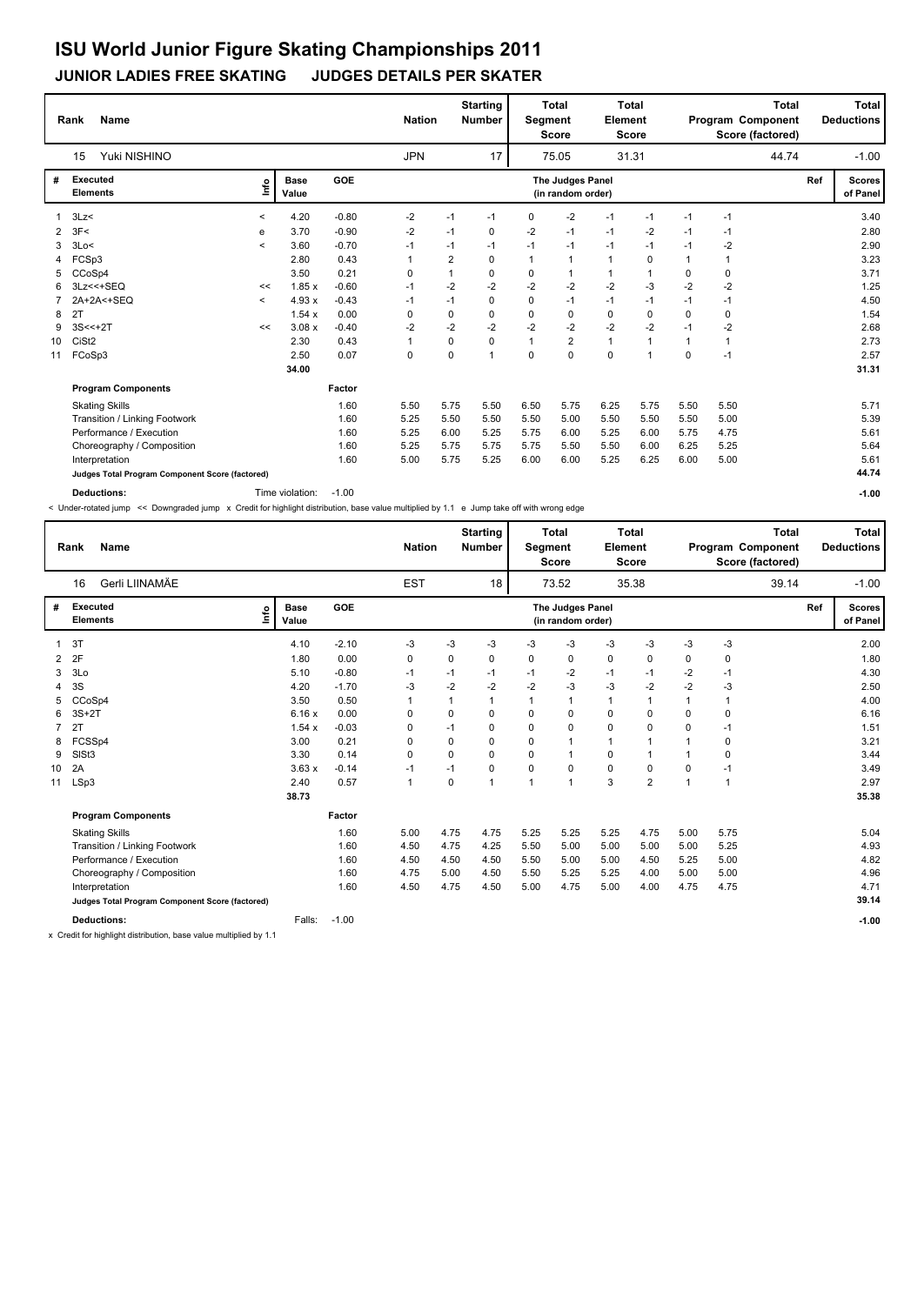#### **JUNIOR LADIES FREE SKATING JUDGES DETAILS PER SKATER**

|                | Name<br>Rank                                    |         |                      |         | <b>Nation</b> |      | <b>Starting</b><br><b>Number</b> | Segment        | <b>Total</b><br><b>Score</b>          | Element        | <b>Total</b><br><b>Score</b> |          |             | <b>Total</b><br>Program Component<br>Score (factored) |     | Total<br><b>Deductions</b> |
|----------------|-------------------------------------------------|---------|----------------------|---------|---------------|------|----------------------------------|----------------|---------------------------------------|----------------|------------------------------|----------|-------------|-------------------------------------------------------|-----|----------------------------|
|                | <b>Victoria HUEBLER</b><br>17                   |         |                      |         | AUT           |      | 4                                |                | 72.22                                 |                | 38.27                        |          |             | 33.95                                                 |     | 0.00                       |
| #              | <b>Executed</b><br><b>Elements</b>              | ١nf٥    | <b>Base</b><br>Value | GOE     |               |      |                                  |                | The Judges Panel<br>(in random order) |                |                              |          |             |                                                       | Ref | <b>Scores</b><br>of Panel  |
|                | $3F+2T$                                         |         | 6.70                 | $-0.10$ | 0             | $-1$ | $\mathbf 0$                      | 0              | 0                                     | 0              | 0                            | $\Omega$ | $-1$        |                                                       |     | 6.60                       |
| $\overline{2}$ | 3S<                                             | $\prec$ | 2.90                 | $-0.70$ | $-1$          | $-1$ | 0                                | $-1$           | $-1$                                  | $-1$           | -1                           | $-1$     | $-1$        |                                                       |     | 2.20                       |
| 3              | 2Lo                                             |         | 1.80                 | 0.00    | 0             | 0    | $\Omega$                         | $\Omega$       | $\mathbf{1}$                          | $\mathbf 0$    | $\Omega$                     | $\Omega$ | 0           |                                                       |     | 1.80                       |
| 4              | SSp3                                            |         | 2.10                 | 0.00    | 0             | 0    | 0                                | 0              | $\overline{1}$                        | 0              | 0                            | $\Omega$ | 0           |                                                       |     | 2.10                       |
| 5              | 2A                                              |         | 3.30                 | $-0.79$ | $-1$          | $-1$ | $-1$                             | $-2$           | $-1$                                  | $-2$           | $-2$                         | $-2$     | $-2$        |                                                       |     | 2.51                       |
| 6              | $3S<+2T$                                        | $\,<\,$ | 4.30                 | $-0.70$ | $-1$          | $-1$ | $-1$                             | $-1$           | $-1$                                  | $-1$           | 0                            | $-1$     | $-1$        |                                                       |     | 3.60                       |
|                | $3T+2T+2T$                                      |         | 7.59 x               | $-0.10$ | 0             | $-1$ | $\Omega$                         | $\Omega$       | 0                                     | $\mathbf 0$    | $\Omega$                     | $\Omega$ | $-1$        |                                                       |     | 7.49                       |
| 8              | FCSp3                                           |         | 2.80                 | $-0.26$ | $-1$          | 0    | $-1$                             | $-1$           | $-1$                                  | $-1$           | $-1$                         | $-1$     | $\mathbf 0$ |                                                       |     | 2.54                       |
| 9              | 2A                                              |         | 3.63x                | $-0.43$ | $-1$          | $-1$ | $-1$                             | $-1$           | 0                                     | $-1$           | $-1$                         | $\Omega$ | $-1$        |                                                       |     | 3.20                       |
| 10             | SIS <sub>t2</sub>                               |         | 2.30                 | 0.07    | 0             | 0    | $\mathbf 0$                      | $\mathbf 0$    | $\overline{1}$                        | $\mathbf 0$    | $\mathbf{1}$                 | 0        | $\mathbf 0$ |                                                       |     | 2.37                       |
| 11             | CCoSp4                                          |         | 3.50                 | 0.36    | $\mathbf{1}$  | 0    | $\overline{1}$                   | $\overline{1}$ | 1                                     | $\overline{1}$ | $\Omega$                     | $\Omega$ | 1           |                                                       |     | 3.86                       |
|                |                                                 |         | 40.92                |         |               |      |                                  |                |                                       |                |                              |          |             |                                                       |     | 38.27                      |
|                | <b>Program Components</b>                       |         |                      | Factor  |               |      |                                  |                |                                       |                |                              |          |             |                                                       |     |                            |
|                | <b>Skating Skills</b>                           |         |                      | 1.60    | 4.25          | 4.25 | 4.00                             | 4.75           | 4.75                                  | 4.50           | 4.50                         | 4.25     | 4.00        |                                                       |     | 4.36                       |
|                | Transition / Linking Footwork                   |         |                      | 1.60    | 3.50          | 3.75 | 4.00                             | 4.50           | 4.75                                  | 3.50           | 4.25                         | 3.75     | 3.75        |                                                       |     | 3.93                       |
|                | Performance / Execution                         |         |                      | 1.60    | 4.25          | 4.00 | 4.50                             | 4.50           | 5.00                                  | 4.25           | 4.50                         | 3.75     | 4.00        |                                                       |     | 4.29                       |
|                | Choreography / Composition                      |         |                      | 1.60    | 4.00          | 4.25 | 4.50                             | 4.75           | 5.25                                  | 4.25           | 4.75                         | 4.00     | 4.25        |                                                       |     | 4.39                       |
|                | Interpretation                                  |         |                      | 1.60    | 4.00          | 4.00 | 4.25                             | 4.75           | 5.00                                  | 4.00           | 4.50                         | 4.00     | 4.25        |                                                       |     | 4.25                       |
|                | Judges Total Program Component Score (factored) |         |                      |         |               |      |                                  |                |                                       |                |                              |          |             |                                                       |     | 33.95                      |
|                | <b>Deductions:</b>                              |         |                      |         |               |      |                                  |                |                                       |                |                              |          |             |                                                       |     | 0.00                       |

< Under-rotated jump x Credit for highlight distribution, base value multiplied by 1.1

|    | <b>Name</b><br>Rank                             |                      |            | <b>Nation</b> |      | <b>Starting</b><br><b>Number</b> | Segment | <b>Total</b><br><b>Score</b>          | Element      | Total<br><b>Score</b> |      | <b>Total</b><br>Program Component<br>Score (factored) |     | <b>Total</b><br><b>Deductions</b> |
|----|-------------------------------------------------|----------------------|------------|---------------|------|----------------------------------|---------|---------------------------------------|--------------|-----------------------|------|-------------------------------------------------------|-----|-----------------------------------|
|    | <b>Isabel DRESCHER</b><br>18                    |                      |            | <b>GER</b>    |      | 6                                |         | 70.86                                 |              | 36.85                 |      | 34.01                                                 |     | 0.00                              |
| #  | <b>Executed</b><br><b>L</b><br><b>Elements</b>  | <b>Base</b><br>Value | <b>GOE</b> |               |      |                                  |         | The Judges Panel<br>(in random order) |              |                       |      |                                                       | Ref | <b>Scores</b><br>of Panel         |
| 1  | 3T                                              | 4.10                 | $-1.00$    | $-1$          | -2   | $-2$                             | $-1$    | $-2$                                  | $-1$         | $-2$                  | 0    | $-1$                                                  |     | 3.10                              |
| 2  | $2S+2T$                                         | 2.80                 | 0.06       | 1             | 0    | 0                                | 0       | 1                                     | 0            | 0                     |      | 0                                                     |     | 2.86                              |
| 3  | 2A+2T+2Lo                                       | 6.50                 | 0.36       |               | 0    | 0                                |         | 1                                     | $\mathbf{1}$ | 0                     |      | $\mathbf 1$                                           |     | 6.86                              |
| 4  | 2Lo                                             | 1.80                 | 0.00       | 0             | 0    | $\Omega$                         | 0       | 0                                     | $\mathbf 0$  | 0                     | 0    | 0                                                     |     | 1.80                              |
| 5  | CCoSp3                                          | 3.00                 | 0.00       | 0             | 0    | 0                                | 0       | 0                                     | 0            | 0                     | 0    | 0                                                     |     | 3.00                              |
| 6  | 3S                                              | 4.62x                | 0.00       | 0             | 0    | $\Omega$                         | 0       | 0                                     | $\mathbf 0$  | $\mathbf 0$           | 0    | $-1$                                                  |     | 4.62                              |
|    | $3T+1T$                                         | 4.95x                | $-0.30$    | $-1$          | $-1$ | $-1$                             | 0       | 0                                     | $\mathbf 0$  | 0                     | 0    | $-1$                                                  |     | 4.65                              |
| 8  | 2A                                              | 3.63x                | 0.07       | 0             | 0    | $-1$                             | 0       | 1                                     | $\mathbf 0$  | $\Omega$              |      | 0                                                     |     | 3.70                              |
| 9  | FCCoSp1                                         | 2.00                 | $-0.13$    | 0             | $-1$ | $-2$                             | $-1$    | 0                                     | $\mathbf 0$  | $-1$                  | 0    | $\mathbf 0$                                           |     | 1.87                              |
| 10 | SISt <sub>2</sub>                               | 2.30                 | 0.00       | 0             | 0    | $\Omega$                         | 0       | $\mathbf 0$                           | 0            | $\mathbf 0$           |      | 0                                                     |     | 2.30                              |
| 11 | FCSp2                                           | 2.30                 | $-0.21$    | $-1$          | $-1$ | $-1$                             | 0       | $\mathbf 0$                           | $-1$         | $-1$                  | 0    | $-1$                                                  |     | 2.09                              |
|    |                                                 | 38.00                |            |               |      |                                  |         |                                       |              |                       |      |                                                       |     | 36.85                             |
|    | <b>Program Components</b>                       |                      | Factor     |               |      |                                  |         |                                       |              |                       |      |                                                       |     |                                   |
|    | <b>Skating Skills</b>                           |                      | 1.60       | 4.50          | 4.50 | 4.25                             | 5.50    | 4.75                                  | 4.00         | 4.50                  | 5.00 | 4.25                                                  |     | 4.54                              |
|    | Transition / Linking Footwork                   |                      | 1.60       | 4.00          | 3.50 | 3.75                             | 4.50    | 4.00                                  | 3.50         | 4.00                  | 4.00 | 4.50                                                  |     | 3.96                              |
|    | Performance / Execution                         |                      | 1.60       | 4.50          | 4.00 | 4.00                             | 4.75    | 4.50                                  | 3.75         | 4.00                  | 4.75 | 4.25                                                  |     | 4.29                              |
|    | Choreography / Composition                      |                      | 1.60       | 4.25          | 3.75 | 4.50                             | 5.00    | 3.75                                  | 4.00         | 4.75                  | 4.75 | 4.00                                                  |     | 4.29                              |
|    | Interpretation                                  |                      | 1.60       | 4.25          | 3.50 | 4.50                             | 4.75    | 3.75                                  | 4.00         | 4.00                  | 4.50 | 4.25                                                  |     | 4.18                              |
|    | Judges Total Program Component Score (factored) |                      |            |               |      |                                  |         |                                       |              |                       |      |                                                       |     | 34.01                             |
|    | <b>Deductions:</b>                              |                      |            |               |      |                                  |         |                                       |              |                       |      |                                                       |     | 0.00                              |

x Credit for highlight distribution, base value multiplied by 1.1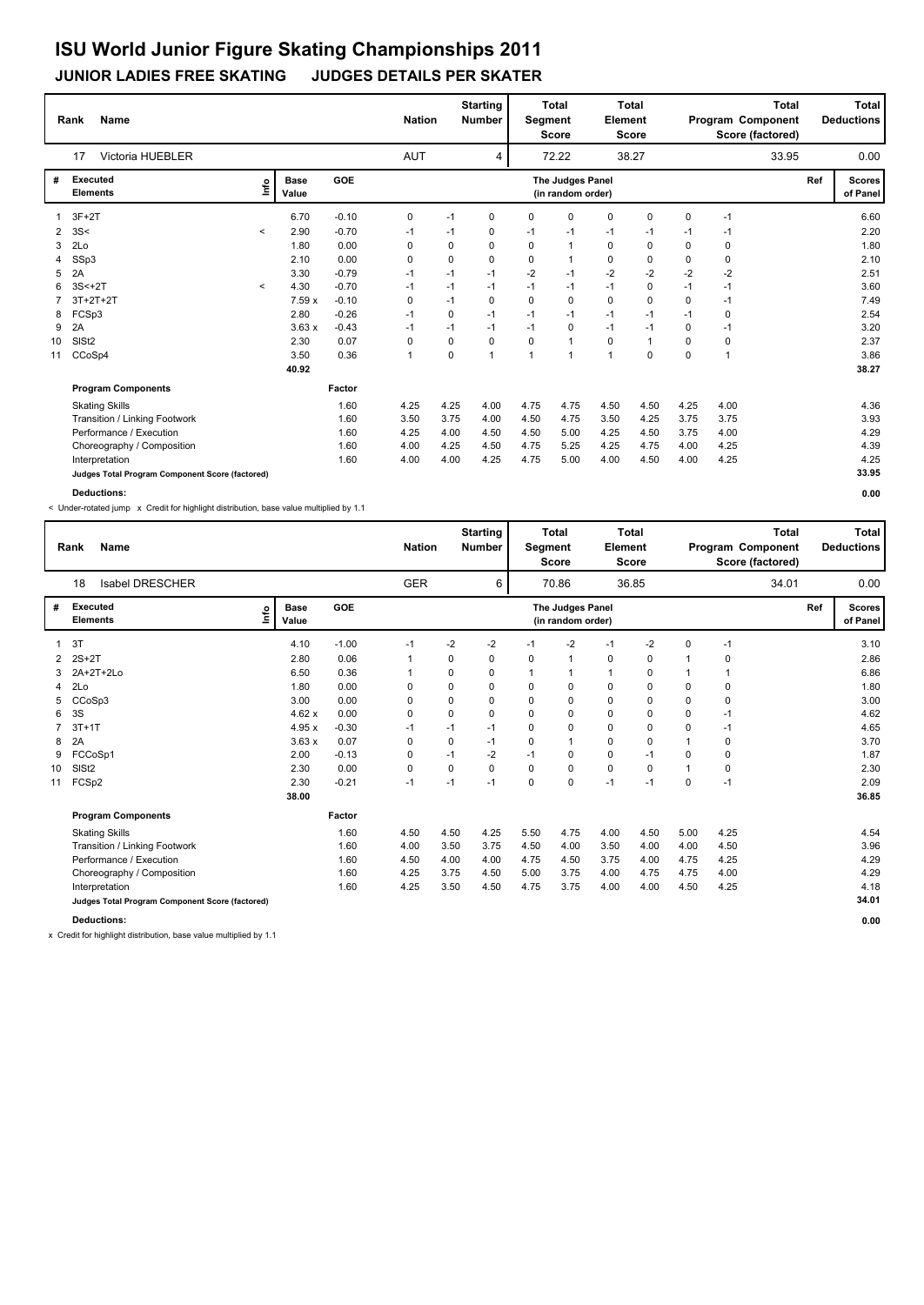#### **JUNIOR LADIES FREE SKATING JUDGES DETAILS PER SKATER**

|                | <b>Name</b><br>Rank                             |                      |         | <b>Nation</b> |              | <b>Starting</b><br>Number | Segment      | <b>Total</b><br><b>Score</b>          | Element      | <b>Total</b><br><b>Score</b> |          | Program Component<br>Score (factored) | <b>Total</b> | Total<br><b>Deductions</b> |
|----------------|-------------------------------------------------|----------------------|---------|---------------|--------------|---------------------------|--------------|---------------------------------------|--------------|------------------------------|----------|---------------------------------------|--------------|----------------------------|
|                | Monika SIMANCIKOVA<br>19                        |                      |         | <b>SVK</b>    |              | 2                         |              | 69.82                                 |              | 37.58                        |          |                                       | 33.24        | $-1.00$                    |
| #              | <b>Executed</b><br>١nf٥<br><b>Elements</b>      | <b>Base</b><br>Value | GOE     |               |              |                           |              | The Judges Panel<br>(in random order) |              |                              |          |                                       | Ref          | <b>Scores</b><br>of Panel  |
| $\mathbf{1}$   | 3Lo                                             | 5.10                 | $-0.30$ | 0             | 0            | $-1$                      | $-1$         | $-1$                                  | 0            | 0                            | $-1$     | 0                                     |              | 4.80                       |
| 2              | 2A                                              | 3.30                 | $-1.07$ | $-2$          | $-2$         | -2                        | $-2$         | -3                                    | $-2$         | $-2$                         | $-2$     | -3                                    |              | 2.23                       |
| 3              | $2Lz+2T$                                        | 3.50                 | 0.17    | 0             | 0            | $\mathbf{1}$              | $\Omega$     | $\mathbf{1}$                          | $\mathbf{1}$ | $\overline{2}$               | $\Omega$ | 1                                     |              | 3.67                       |
|                | $3T+2T$                                         | 5.50                 | 0.70    | $\mathbf 1$   | 1            | $\mathbf 1$               | $\mathbf{1}$ | 1                                     | 0            | $\overline{1}$               |          | -1                                    |              | 6.20                       |
| 5.             | FCCoSp4                                         | 3.50                 | 0.14    |               | 0            |                           | $\Omega$     | 0                                     | 0            | $\overline{1}$               | $\Omega$ | 0                                     |              | 3.64                       |
| 6              | 3S                                              | 4.20                 | $-2.10$ | -3            | $-3$         | -3                        | $-3$         | $-3$                                  | $-3$         | $-3$                         | $-3$     | $-3$                                  |              | 2.10                       |
| $\overline{7}$ | 3T                                              | 4.51 x               | 0.00    | 0             | 0            | 0                         | $\Omega$     | 0                                     | 0            | $\Omega$                     | $\Omega$ | 0                                     |              | 4.51                       |
| 8              | LSp3                                            | 2.40                 | 0.21    | 0             | $\mathbf{1}$ |                           | 0            | 0                                     | $\mathbf 0$  | 1                            |          | 0                                     |              | 2.61                       |
| 9              | SISt3                                           | 3.30                 | 0.14    | 0             | 0            |                           | $\Omega$     | $\Omega$                              | $\mathbf{1}$ | 1                            | $\Omega$ | $\Omega$                              |              | 3.44                       |
| 10             | $1S+1T$                                         | 0.88x                | $-0.07$ | $-2$          | 0            | 0                         | $\mathbf 0$  | $-1$                                  | 0            | $-1$                         | $-2$     | -1                                    |              | 0.81                       |
| 11             | CCoSp4                                          | 3.50                 | 0.07    | $\mathbf 0$   | $\Omega$     | $\Omega$                  | $\Omega$     | $\overline{1}$                        | $\mathbf 0$  | 1                            | $\Omega$ | $\mathbf 0$                           |              | 3.57                       |
|                |                                                 | 39.69                |         |               |              |                           |              |                                       |              |                              |          |                                       |              | 37.58                      |
|                | <b>Program Components</b>                       |                      | Factor  |               |              |                           |              |                                       |              |                              |          |                                       |              |                            |
|                | <b>Skating Skills</b>                           |                      | 1.60    | 4.75          | 5.00         | 4.50                      | 4.50         | 4.50                                  | 4.00         | 5.00                         | 4.50     | 5.50                                  |              | 4.68                       |
|                | Transition / Linking Footwork                   |                      | 1.60    | 3.75          | 4.00         | 3.75                      | 3.75         | 3.75                                  | 3.00         | 4.00                         | 3.75     | 4.00                                  |              | 3.82                       |
|                | Performance / Execution                         |                      | 1.60    | 4.25          | 4.50         | 4.00                      | 4.25         | 3.50                                  | 3.50         | 4.00                         | 4.00     | 4.75                                  |              | 4.07                       |
|                | Choreography / Composition                      |                      | 1.60    | 4.00          | 4.25         | 4.25                      | 4.00         | 4.00                                  | 3.25         | 4.25                         | 4.25     | 4.75                                  |              | 4.14                       |
|                | Interpretation                                  |                      | 1.60    | 4.00          | 4.00         | 4.00                      | 4.25         | 3.75                                  | 3.25         | 4.50                         | 4.00     | 4.50                                  |              | 4.07                       |
|                | Judges Total Program Component Score (factored) |                      |         |               |              |                           |              |                                       |              |                              |          |                                       |              | 33.24                      |
|                | <b>Deductions:</b>                              | Falls:               | $-1.00$ |               |              |                           |              |                                       |              |                              |          |                                       |              | $-1.00$                    |

x Credit for highlight distribution, base value multiplied by 1.1

| Rank         | <b>Name</b>                                     |         |                      |         | <b>Nation</b> |                | <b>Starting</b><br><b>Number</b> | <b>Segment</b> | Total<br><b>Score</b>                 | Element      | <b>Total</b><br><b>Score</b> |                | Program Component | <b>Total</b><br>Score (factored) |     | Total<br><b>Deductions</b> |
|--------------|-------------------------------------------------|---------|----------------------|---------|---------------|----------------|----------------------------------|----------------|---------------------------------------|--------------|------------------------------|----------------|-------------------|----------------------------------|-----|----------------------------|
|              | <b>Brooklee HAN</b><br>20                       |         |                      |         | <b>AUS</b>    |                | 3                                |                | 68.70                                 |              | 35.61                        |                |                   | 35.09                            |     | $-2.00$                    |
| #            | <b>Executed</b><br><b>Elements</b>              | Info    | <b>Base</b><br>Value | GOE     |               |                |                                  |                | The Judges Panel<br>(in random order) |              |                              |                |                   |                                  | Ref | <b>Scores</b><br>of Panel  |
| 1            | 3T                                              |         | 4.10                 | $-2.10$ | -3            | -3             | -3                               | -3             | -3                                    | -3           | $-3$                         | -3             | $-3$              |                                  |     | 2.00                       |
| $\mathbf{2}$ | 3Lo<                                            | $\prec$ | 3.60                 | $-1.20$ | $-2$          | $-2$           | $-2$                             | $-2$           | $-2$                                  | $-1$         | -2                           | $-1$           | $-1$              |                                  |     | 2.40                       |
| 3            | $3S+2T+2T$                                      |         | 7.00                 | $-0.80$ | $\mathbf 0$   | $-1$           | $-1$                             | $-1$           | $-2$                                  | $-1$         | $-2$                         | $-1$           | $-1$              |                                  |     | 6.20                       |
| 4            | LSp3                                            |         | 2.40                 | 0.50    | $\mathbf{1}$  | $\overline{2}$ | 1                                | 1              | $\mathbf{1}$                          | $\mathbf{1}$ | $\mathbf{1}$                 | $\mathbf{1}$   | $\overline{1}$    |                                  |     | 2.90                       |
| 5            | $2A+2T$                                         |         | 4.70                 | 0.00    | 0             | 0              | 0                                | 0              | 0                                     | 0            | 0                            | 0              | 0                 |                                  |     | 4.70                       |
| 6            | 3S                                              |         | 4.62x                | 0.00    | $\Omega$      |                | 0                                | 0              | $\Omega$                              | $\Omega$     | $\Omega$                     | 0              | $-1$              |                                  |     | 4.62                       |
|              | 2A                                              |         | 3.63x                | $-0.29$ | 0             | 0              | $-1$                             | $-1$           | $\mathbf 0$                           | $\mathbf 0$  | $-1$                         | $-1$           | $-1$              |                                  |     | 3.34                       |
| 8            | CiSt <sub>2</sub>                               |         | 2.30                 | 0.07    | 0             | 0              | $\Omega$                         | 0              | 0                                     | $\mathbf{1}$ | $\mathbf{1}$                 | 0              | 0                 |                                  |     | 2.37                       |
| 9            | 3T<+SEQ                                         | $\prec$ | 2.55x                | $-2.10$ | $-3$          | -3             | -3                               | -3             | $-3$                                  | $-3$         | -3                           | -3             | $-3$              |                                  |     | 0.45                       |
| 10           | FCoSp4                                          |         | 3.00                 | 0.14    | $\mathbf{1}$  | 1              | 0                                | 0              | $\Omega$                              | $\mathbf{1}$ | $\Omega$                     | $\Omega$       | $\mathbf 0$       |                                  |     | 3.14                       |
| 11           | CCoSp4                                          |         | 3.50                 | $-0.01$ | 0             | 0              | 0                                | $\mathbf{1}$   | $-2$                                  | $\mathbf 0$  | 0                            | $\overline{1}$ | -2                |                                  |     | 3.49                       |
|              |                                                 |         | 41.40                |         |               |                |                                  |                |                                       |              |                              |                |                   |                                  |     | 35.61                      |
|              | <b>Program Components</b>                       |         |                      | Factor  |               |                |                                  |                |                                       |              |                              |                |                   |                                  |     |                            |
|              | <b>Skating Skills</b>                           |         |                      | 1.60    | 5.25          | 4.50           | 4.50                             | 4.00           | 4.75                                  | 5.00         | 4.00                         | 4.75           | 4.50              |                                  |     | 4.57                       |
|              | Transition / Linking Footwork                   |         |                      | 1.60    | 4.75          | 4.00           | 4.25                             | 4.25           | 4.00                                  | 4.75         | 4.00                         | 4.50           | 4.25              |                                  |     | 4.29                       |
|              | Performance / Execution                         |         |                      | 1.60    | 4.75          | 4.00           | 3.75                             | 4.00           | 4.00                                  | 5.25         | 4.25                         | 4.75           | 4.25              |                                  |     | 4.29                       |
|              | Choreography / Composition                      |         |                      | 1.60    | 5.25          | 4.50           | 4.50                             | 4.50           | 4.25                                  | 5.00         | 4.00                         | 4.50           | 4.50              |                                  |     | 4.54                       |
|              | Interpretation                                  |         |                      | 1.60    | 4.75          | 4.00           | 4.00                             | 4.00           | 4.00                                  | 4.75         | 4.00                         | 4.50           | 4.50              |                                  |     | 4.25                       |
|              | Judges Total Program Component Score (factored) |         |                      |         |               |                |                                  |                |                                       |              |                              |                |                   |                                  |     | 35.09                      |
|              | <b>Deductions:</b>                              |         | Falls:               | $-2.00$ |               |                |                                  |                |                                       |              |                              |                |                   |                                  |     | $-2.00$                    |

< Under-rotated jump x Credit for highlight distribution, base value multiplied by 1.1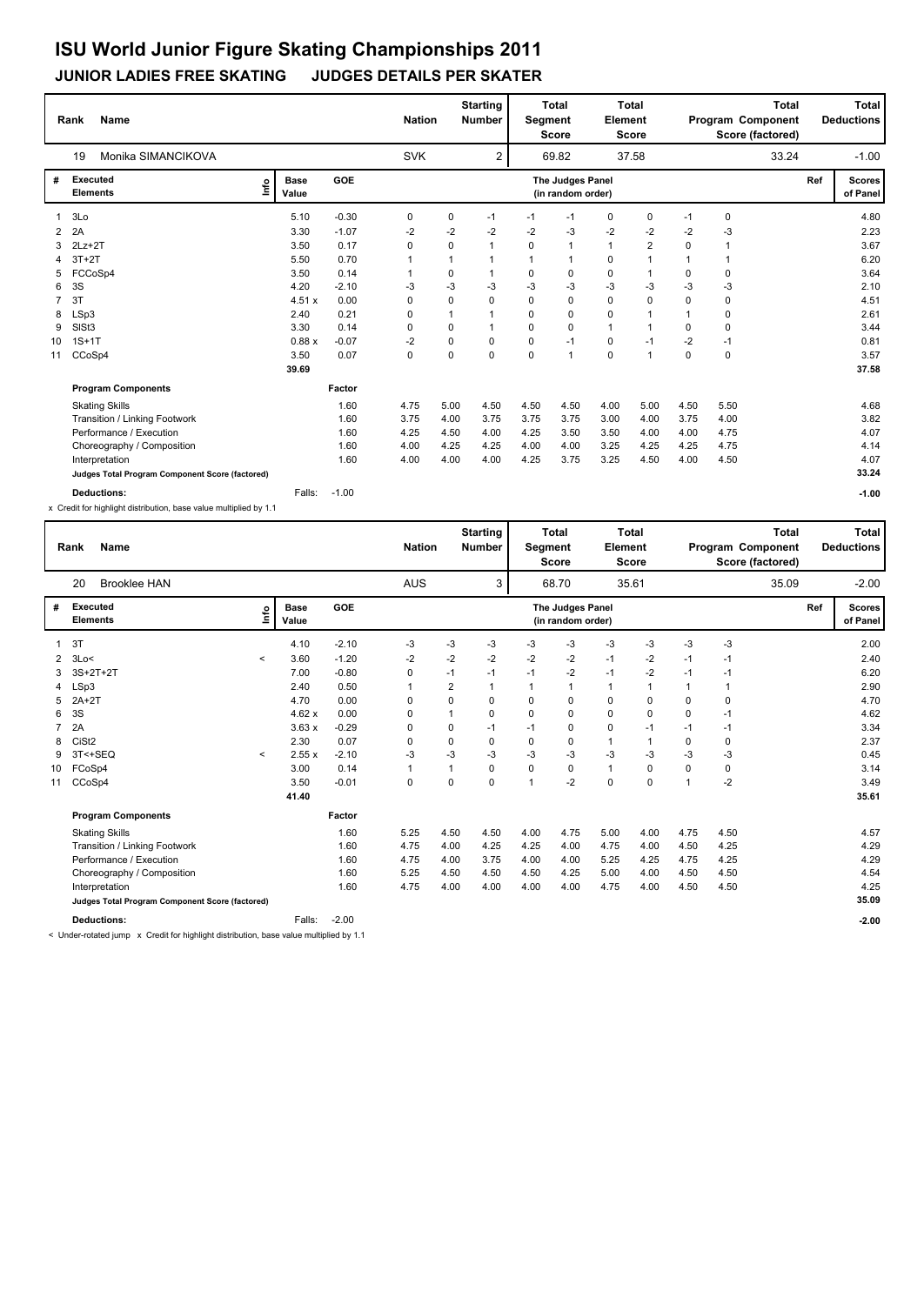#### **JUNIOR LADIES FREE SKATING JUDGES DETAILS PER SKATER**

|                | <b>Name</b><br>Rank                             |                          |                      |         | <b>Nation</b> |          | <b>Starting</b><br><b>Number</b> | Segment  | <b>Total</b><br><b>Score</b>          | Element        | <b>Total</b><br><b>Score</b> |                | <b>Total</b><br>Program Component<br>Score (factored) |     | <b>Total</b><br><b>Deductions</b> |
|----------------|-------------------------------------------------|--------------------------|----------------------|---------|---------------|----------|----------------------------------|----------|---------------------------------------|----------------|------------------------------|----------------|-------------------------------------------------------|-----|-----------------------------------|
|                | Ho Jung LEE<br>21                               |                          |                      |         | <b>KOR</b>    |          |                                  |          | 67.80                                 |                | 34.10                        |                | 34.70                                                 |     | $-1.00$                           |
| #              | Executed<br><b>Elements</b>                     | ١nf٥                     | <b>Base</b><br>Value | GOE     |               |          |                                  |          | The Judges Panel<br>(in random order) |                |                              |                |                                                       | Ref | <b>Scores</b><br>of Panel         |
|                | $3T+2T$                                         |                          | 5.50                 | $-1.40$ | $-2$          | $-2$     | $-2$                             | -2       | $-2$                                  | $-2$           | $-2$                         | $-2$           | $-2$                                                  |     | 4.10                              |
|                | $3S+2T$                                         |                          | 5.60                 | $-0.40$ | $-1$          | 0        | 0                                | $-1$     | $-1$                                  | 0              | $-1$                         | 0              | $-1$                                                  |     | 5.20                              |
| 3              | FSSp4                                           |                          | 3.00                 | 0.07    | 0             | 0        | 0                                | $-2$     | $\mathbf{1}$                          | $\mathbf 0$    | 0                            |                | 0                                                     |     | 3.07                              |
| 4              | SIS <sub>t3</sub>                               |                          | 3.30                 | 0.29    |               | 0        | $\mathbf{1}$                     | 1        | 0                                     | 0              | 1                            |                | 0                                                     |     | 3.59                              |
| 5              | LSp4                                            |                          | 2.70                 | 0.86    |               | 2        | $\mathbf{1}$                     | 2        | $\mathbf{1}$                          | $\overline{2}$ | 2                            | $\overline{2}$ | 2                                                     |     | 3.56                              |
| 6              | 2A                                              |                          | 3.63x                | 0.14    | 0             | 0        | 0                                | 1        | $\mathbf{1}$                          | $\mathbf 0$    | 0                            | $\mathbf{1}$   | 0                                                     |     | 3.77                              |
| $\overline{7}$ | 1S                                              |                          | 0.44 x               | $-0.21$ | -3            | $-2$     | $-2$                             | $-2$     | $-2$                                  | $-3$           | $-2$                         | $-2$           | $-2$                                                  |     | 0.23                              |
| 8              | 2F+1T+2T                                        |                          | 3.96x                | $-0.30$ | $-1$          | $-1$     | 0                                | $-2$     | $-1$                                  | $-2$           | $-1$                         | 0              | $-1$                                                  |     | 3.66                              |
| 9              | 3T<                                             | $\overline{\phantom{a}}$ | 3.19x                | $-0.80$ | $-1$          | $-2$     | $-1$                             | $-2$     | $-1$                                  | $-1$           | 0                            | $\Omega$       | $-2$                                                  |     | 2.39                              |
| 10             | 2A<                                             | $\,<\,$                  | 2.53x                | $-1.50$ | -3            | $-3$     | -3                               | -3       | -3                                    | $-3$           | $-3$                         | -3             | -3                                                    |     | 1.03                              |
| 11             | CCoSp4                                          |                          | 3.50                 | 0.00    | 0             | $\Omega$ | $\Omega$                         | $\Omega$ | $\Omega$                              | $\mathbf 0$    | $-1$                         | $\Omega$       | $\mathbf 0$                                           |     | 3.50                              |
|                |                                                 |                          | 37.35                |         |               |          |                                  |          |                                       |                |                              |                |                                                       |     | 34.10                             |
|                | <b>Program Components</b>                       |                          |                      | Factor  |               |          |                                  |          |                                       |                |                              |                |                                                       |     |                                   |
|                | <b>Skating Skills</b>                           |                          |                      | 1.60    | 4.00          | 5.25     | 4.75                             | 4.75     | 4.50                                  | 4.25           | 5.00                         | 4.25           | 4.75                                                  |     | 4.61                              |
|                | Transition / Linking Footwork                   |                          |                      | 1.60    | 3.00          | 4.50     | 4.00                             | 4.25     | 4.25                                  | 4.00           | 4.00                         | 3.50           | 4.00                                                  |     | 4.00                              |
|                | Performance / Execution                         |                          |                      | 1.60    | 3.75          | 5.25     | 4.75                             | 4.50     | 4.75                                  | 4.25           | 4.00                         | 3.75           | 4.50                                                  |     | 4.36                              |
|                | Choreography / Composition                      |                          |                      | 1.60    | 3.50          | 5.00     | 4.50                             | 4.75     | 4.75                                  | 4.25           | 4.75                         | 3.50           | 4.75                                                  |     | 4.46                              |
|                | Interpretation                                  |                          |                      | 1.60    | 3.50          | 4.75     | 4.25                             | 4.75     | 4.25                                  | 4.25           | 4.50                         | 3.50           | 4.25                                                  |     | 4.25                              |
|                | Judges Total Program Component Score (factored) |                          |                      |         |               |          |                                  |          |                                       |                |                              |                |                                                       |     | 34.70                             |
|                | Deductions:                                     |                          | Falls:               | $-1.00$ |               |          |                                  |          |                                       |                |                              |                |                                                       |     | $-1.00$                           |

< Under-rotated jump x Credit for highlight distribution, base value multiplied by 1.1

|                 | <b>Name</b><br>Rank                             |         |                      |         | <b>Nation</b>            |          | <b>Starting</b><br><b>Number</b> | Segment | <b>Total</b><br><b>Score</b>          | Element                  | <b>Total</b><br><b>Score</b> |             |             | <b>Total</b><br>Program Component<br>Score (factored) |     | <b>Total</b><br><b>Deductions</b> |
|-----------------|-------------------------------------------------|---------|----------------------|---------|--------------------------|----------|----------------------------------|---------|---------------------------------------|--------------------------|------------------------------|-------------|-------------|-------------------------------------------------------|-----|-----------------------------------|
|                 | Patricia GLESCIC<br>22                          |         |                      |         | <b>SLO</b>               |          | 12                               |         | 65.77                                 |                          | 32.55                        |             |             | 34.22                                                 |     | $-1.00$                           |
| #               | Executed<br><b>Elements</b>                     | ۴o      | <b>Base</b><br>Value | GOE     |                          |          |                                  |         | The Judges Panel<br>(in random order) |                          |                              |             |             |                                                       | Ref | <b>Scores</b><br>of Panel         |
|                 | 3Lz                                             | е       | 6.00                 | $-1.30$ | $-2$                     | $-2$     | $-2$                             | -2      | $-1$                                  | $-2$                     | $-2$                         | $-1$        | $-2$        |                                                       |     | 4.70                              |
| 2               | 3F                                              |         | 5.30                 | $-1.40$ | $-3$                     | $-2$     | $-2$                             | $-2$    | $-2$                                  | $-2$                     | $-2$                         | $-2$        | $-2$        |                                                       |     | 3.90                              |
| 3               | 1S                                              |         | 0.40                 | $-0.06$ | $\mathbf 0$              | $-1$     | $-1$                             | 0       | $-1$                                  | $\mathbf 0$              | $-1$                         | $-1$        | $\mathbf 0$ |                                                       |     | 0.34                              |
| 4               | $3T+2T$                                         |         | 5.50                 | 0.00    | 0                        | 0        | 0                                | 0       | 0                                     | $\mathbf 0$              | $\Omega$                     | $\Omega$    | $\mathbf 1$ |                                                       |     | 5.50                              |
| 5               | LSp2                                            |         | 1.90                 | $-0.04$ | 0                        | 0        | 0                                | $-1$    | $-1$                                  | 0                        | $\Omega$                     | $\Omega$    | 1           |                                                       |     | 1.86                              |
| 6               | 3Lo                                             |         | 5.61x                | $-0.60$ | 0                        | $-1$     | $-1$                             | $-1$    | $-1$                                  | $-1$                     | $\mathbf 0$                  | $-1$        | $-1$        |                                                       |     | 5.01                              |
| 7               | CiSt <sub>2</sub>                               |         | 2.30                 | 0.00    | $\mathbf 0$              | 0        | 0                                | 0       | $\mathbf 0$                           | $-1$                     | $\mathbf 0$                  | $\Omega$    | 0           |                                                       |     | 2.30                              |
| 8               | Α                                               |         | 0.00x                | 0.00    | $\overline{\phantom{a}}$ |          |                                  |         | $\overline{\phantom{a}}$              | $\overline{\phantom{a}}$ | $\overline{\phantom{a}}$     |             | $\sim$      |                                                       |     | 0.00                              |
| 9               | 2A                                              |         | 3.63x                | $-0.43$ | $-1$                     | $-1$     | 0                                | 0       | $-1$                                  | $-1$                     | $-1$                         | $-1$        | $-1$        |                                                       |     | 3.20                              |
| 10              | FSSp3                                           |         | 2.60                 | 0.14    | 0                        | $\Omega$ | 1                                | 0       | 0                                     | 0                        | $\mathbf{1}$                 | $\Omega$    | 1           |                                                       |     | 2.74                              |
| 11              | 3T*+2T*+2Lo<*                                   | $\star$ | 0.00                 | 0.00    | $\overline{\phantom{a}}$ |          |                                  |         |                                       |                          |                              |             |             |                                                       |     | 0.00                              |
| 12 <sup>2</sup> | CCoSp3                                          |         | 3.00                 | 0.00    | $\mathbf 0$              | 0        | 0                                | 0       | 0                                     | $\mathbf 0$              | $\mathbf 0$                  | $\mathbf 0$ | $\mathbf 0$ |                                                       |     | 3.00                              |
|                 |                                                 |         | 36.24                |         |                          |          |                                  |         |                                       |                          |                              |             |             |                                                       |     | 32.55                             |
|                 | <b>Program Components</b>                       |         |                      | Factor  |                          |          |                                  |         |                                       |                          |                              |             |             |                                                       |     |                                   |
|                 | <b>Skating Skills</b>                           |         |                      | 1.60    | 4.50                     | 4.75     | 5.00                             | 4.25    | 4.25                                  | 4.50                     | 4.75                         | 4.50        | 4.50        |                                                       |     | 4.54                              |
|                 | Transition / Linking Footwork                   |         |                      | 1.60    | 4.25                     | 4.00     | 4.00                             | 3.75    | 4.00                                  | 3.75                     | 4.25                         | 3.25        | 4.00        |                                                       |     | 3.96                              |
|                 | Performance / Execution                         |         |                      | 1.60    | 4.50                     | 4.25     | 4.00                             | 4.25    | 4.25                                  | 4.00                     | 4.75                         | 4.00        | 4.25        |                                                       |     | 4.21                              |
|                 | Choreography / Composition                      |         |                      | 1.60    | 4.50                     | 4.50     | 4.50                             | 4.25    | 4.50                                  | 4.25                     | 4.50                         | 3.50        | 4.25        |                                                       |     | 4.39                              |
|                 | Interpretation                                  |         |                      | 1.60    | 4.75                     | 4.25     | 4.00                             | 4.25    | 4.50                                  | 3.75                     | 4.50                         | 3.25        | 4.75        |                                                       |     | 4.29                              |
|                 | Judges Total Program Component Score (factored) |         |                      |         |                          |          |                                  |         |                                       |                          |                              |             |             |                                                       |     | 34.22                             |
|                 | <b>Deductions:</b>                              |         | Time violation:      | $-1.00$ |                          |          |                                  |         |                                       |                          |                              |             |             |                                                       |     | $-1.00$                           |

< Under-rotated jump \* Invalid element x Credit for highlight distribution, base value multiplied by 1.1 e Jump take off with wrong edge